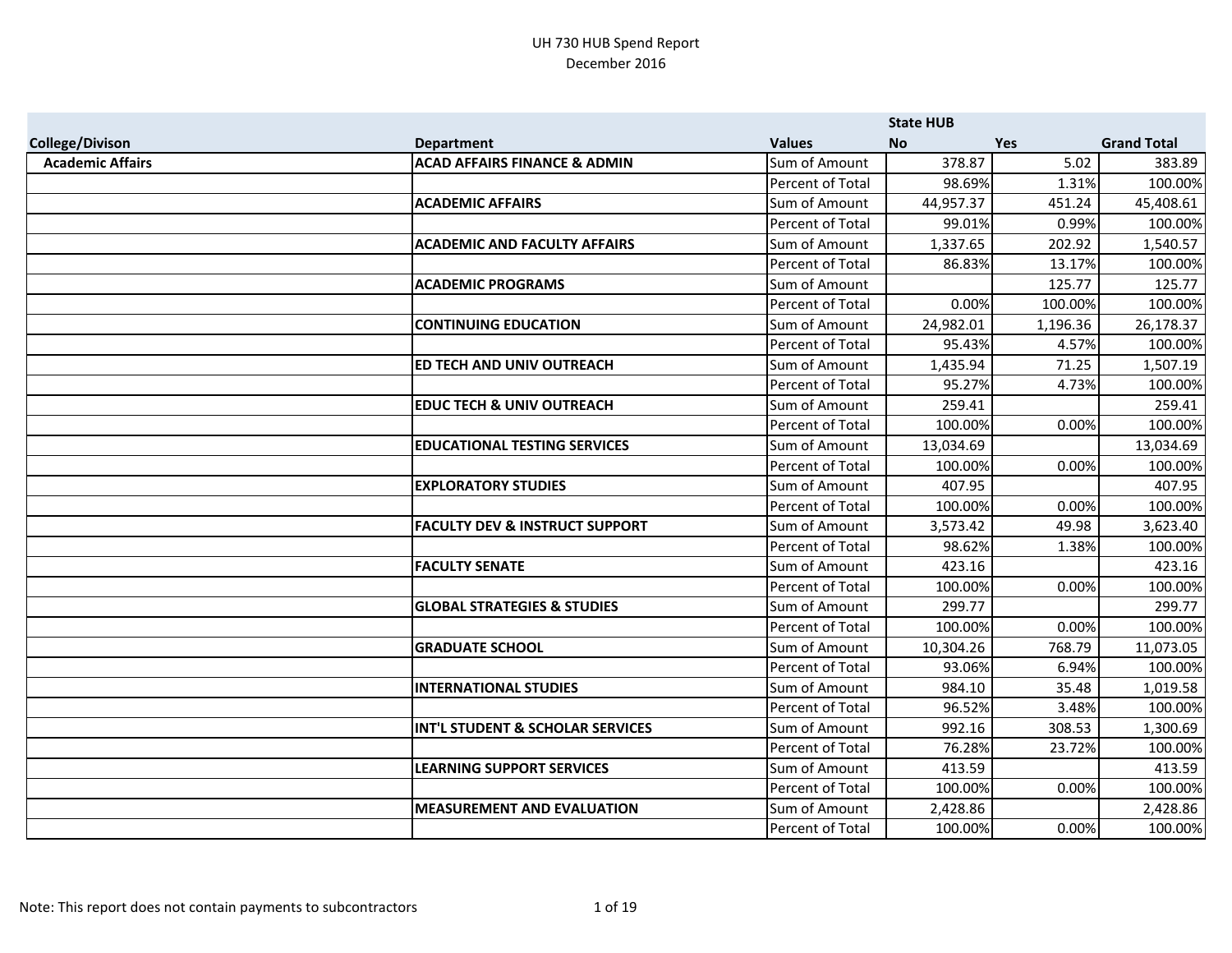|                                          |                                      |                         | <b>State HUB</b> |            |                    |
|------------------------------------------|--------------------------------------|-------------------------|------------------|------------|--------------------|
| <b>College/Divison</b>                   | <b>Department</b>                    | <b>Values</b>           | <b>No</b>        | <b>Yes</b> | <b>Grand Total</b> |
| <b>Academic Affairs</b>                  | <b>POLICY &amp; PLANNING</b>         | Sum of Amount           | 1,519.34         | 85.95      | 1,605.29           |
|                                          |                                      | Percent of Total        | 94.65%           | 5.35%      | 100.00%            |
|                                          | <b>STRATEGIC ENROLLMENT PLANNING</b> | Sum of Amount           | 10,000.00        |            | 10,000.00          |
|                                          |                                      | Percent of Total        | 100.00%          | 0.00%      | 100.00%            |
|                                          | <b>UH ENERGY</b>                     | Sum of Amount           | 37,150.58        | 367.90     | 37,518.48          |
|                                          |                                      | Percent of Total        | 99.02%           | 0.98%      | 100.00%            |
|                                          | UH OFF-CAMPUS SUPPORT                | Sum of Amount           | 4,984.71         | 189.89     | 5,174.60           |
|                                          |                                      | Percent of Total        | 96.33%           | 3.67%      | 100.00%            |
|                                          | <b>UH SUGAR LAND</b>                 | Sum of Amount           | 49,468.82        | 56,745.17  | 106,213.99         |
|                                          |                                      | <b>Percent of Total</b> | 46.57%           | 53.43%     | 100.00%            |
|                                          | UNDERGRADUATE ACADEMIC AFFAIRS       | Sum of Amount           | 162.22           |            | 162.22             |
|                                          |                                      | Percent of Total        | 100.00%          | 0.00%      | 100.00%            |
|                                          | UNDERGRADUATE STUDENT SUCCESS        | Sum of Amount           | 884.97           |            | 884.97             |
|                                          |                                      | Percent of Total        | 100.00%          | 0.00%      | 100.00%            |
|                                          | UNDERGRADUATE STUDENT SUCCESS CTR    | Sum of Amount           | 180.68           |            | 180.68             |
|                                          |                                      | Percent of Total        | 100.00%          | 0.00%      | 100.00%            |
|                                          | <b>WRITING CENTER</b>                | Sum of Amount           | 399.05           | 1,423.97   | 1,823.02           |
|                                          |                                      | Percent of Total        | 21.89%           | 78.11%     | 100.00%            |
| <b>Academic Affairs Sum of Amount</b>    |                                      |                         | 210,963.58       | 62,028.22  | 272,991.80         |
| <b>Academic Affairs Percent of Total</b> |                                      |                         | 77.28%           | 22.72%     | 100.00%            |
| <b>Administration and Finance</b>        | <b>ADMINISTRATION &amp; FINANCE</b>  | Sum of Amount           | 8,250.33         | 2,651.71   | 10,902.04          |
|                                          |                                      | <b>Percent of Total</b> | 75.68%           | 24.32%     | 100.00%            |
|                                          | <b>AUXILIARY SERVICES OPERATIONS</b> | Sum of Amount           | 29,599.30        |            | 29,599.30          |
|                                          |                                      | Percent of Total        | 100.00%          | 0.00%      | 100.00%            |
|                                          | <b>BUDGET</b>                        | Sum of Amount           | 843.95           |            | 843.95             |
|                                          |                                      | Percent of Total        | 100.00%          | 0.00%      | 100.00%            |
|                                          | <b>BUSINESS SERVICES</b>             | Sum of Amount           | 1,234.85         |            | 1,234.85           |
|                                          |                                      | Percent of Total        | 100.00%          | 0.00%      | 100.00%            |
|                                          | <b>BUSINESS SERVICES III</b>         | Sum of Amount           | 581.32           |            | 581.32             |
|                                          |                                      | Percent of Total        | 100.00%          | 0.00%      | 100.00%            |
|                                          | <b>BUSINESS SERVICES SITE II</b>     | Sum of Amount           | 144.93           | 414.25     | 559.18             |
|                                          |                                      | Percent of Total        | 25.92%           | 74.08%     | 100.00%            |
|                                          | <b>CENTRAL FACILITY SERVICES</b>     | Sum of Amount           | 791.83           |            | 791.83             |
|                                          |                                      | Percent of Total        | 100.00%          | 0.00%      | 100.00%            |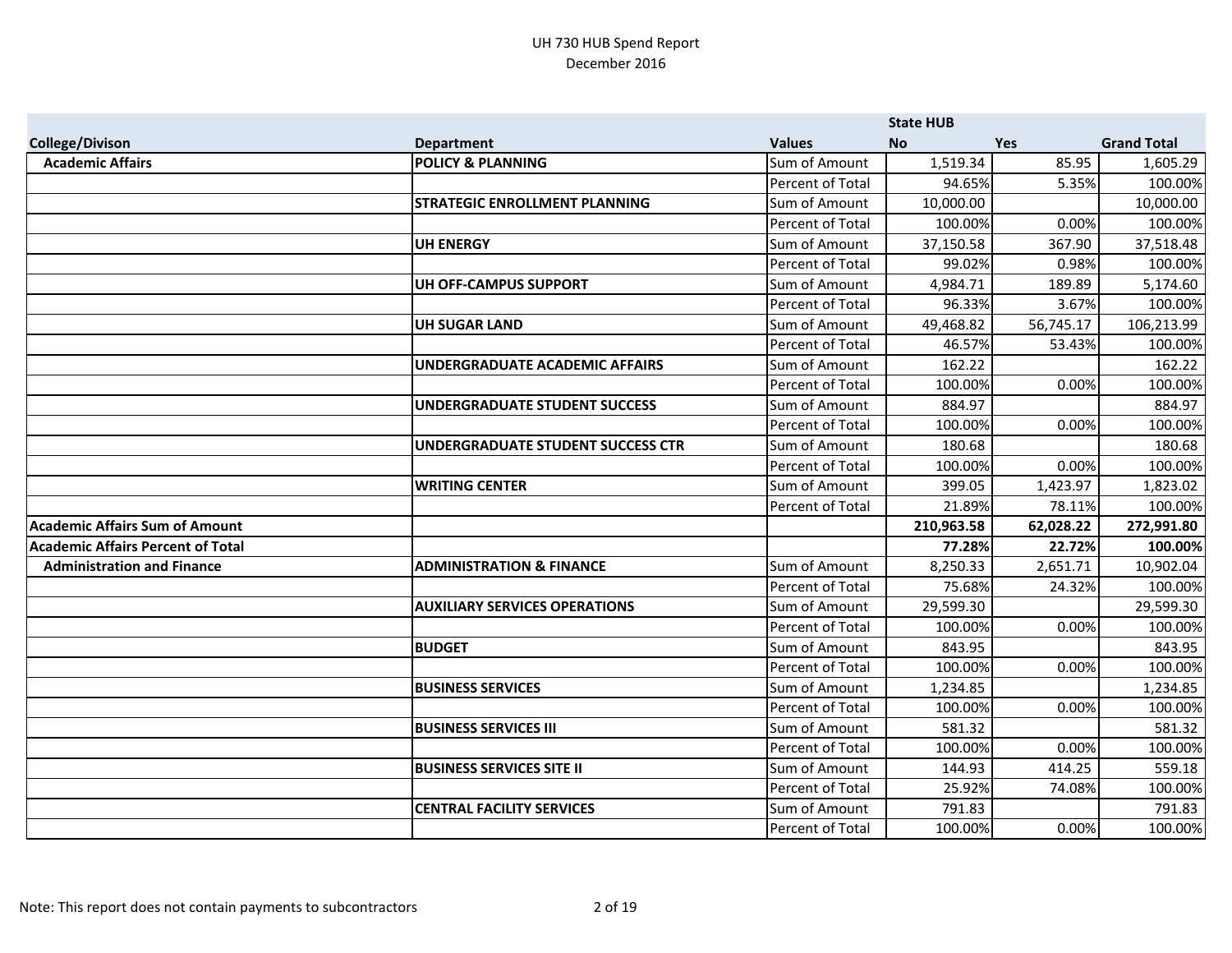|                                   |                                               |                  | <b>State HUB</b> |            |                    |
|-----------------------------------|-----------------------------------------------|------------------|------------------|------------|--------------------|
| <b>College/Divison</b>            | <b>Department</b>                             | <b>Values</b>    | <b>No</b>        | <b>Yes</b> | <b>Grand Total</b> |
| <b>Administration and Finance</b> | <b>COUGAR CARD</b>                            | Sum of Amount    | 16,576.26        | 969.99     | 17,546.25          |
|                                   |                                               | Percent of Total | 94.47%           | 5.53%      | 100.00%            |
|                                   | <b>CULLEN PERFORMANCE HALL</b>                | Sum of Amount    | 2,738.86         | 901.00     | 3,639.86           |
|                                   |                                               | Percent of Total | 75.25%           | 24.75%     | 100.00%            |
|                                   | <b>EMERGENCY MANAGEMENT</b>                   | Sum of Amount    |                  | 27.23      | 27.23              |
|                                   |                                               | Percent of Total | 0.00%            | 100.00%    | 100.00%            |
|                                   | <b>ENTERPRISE SYSTEMS</b>                     | Sum of Amount    | 112,902.62       | 216,062.57 | 328,965.19         |
|                                   |                                               | Percent of Total | 34.32%           | 65.68%     | 100.00%            |
|                                   | <b>ENV HEALTH &amp; LIFE SAFETY</b>           | Sum of Amount    | 1,433.18         | 108.93     | 1,542.11           |
|                                   |                                               | Percent of Total | 92.94%           | 7.06%      | 100.00%            |
|                                   | <b>FACILITIES MANAGEMENT</b>                  | Sum of Amount    | 1,245.56         | 77,987.90  | 79,233.46          |
|                                   |                                               | Percent of Total | 1.57%            | 98.43%     | 100.00%            |
|                                   | <b>FACILITIES OPERATION &amp; MAINT</b>       | Sum of Amount    | 2,638.42         | 1,496.47   | 4,134.89           |
|                                   |                                               | Percent of Total | 63.81%           | 36.19%     | 100.00%            |
|                                   | <b>FACILITIES PLANNING &amp; CONSTRUCTION</b> | Sum of Amount    | 8,437,874.39     | 312,966.87 | 8,750,841.26       |
|                                   |                                               | Percent of Total | 96.42%           | 3.58%      | 100.00%            |
|                                   | <b>FACILITIES/CONSTRUCTION MGMT ADMIN</b>     | Sum of Amount    | 626.32           |            | 626.32             |
|                                   |                                               | Percent of Total | 100.00%          | 0.00%      | 100.00%            |
|                                   | <b>FINANCE-A&amp;F</b>                        | Sum of Amount    | 669.92           | 69.95      | 739.87             |
|                                   |                                               | Percent of Total | 90.55%           | 9.45%      | 100.00%            |
|                                   | <b>FIRE LIFE SAFETY SERVICES</b>              | Sum of Amount    | 9,866.00         |            | 9,866.00           |
|                                   |                                               | Percent of Total | 100.00%          | 0.00%      | 100.00%            |
|                                   | HIGH PERFORMANCE & COMPUTING & NETWK          | Sum of Amount    | 5,732.14         |            | 5,732.14           |
|                                   |                                               | Percent of Total | 100.00%          | 0.00%      | 100.00%            |
|                                   | <b>HUMAN RESOURCES</b>                        | Sum of Amount    | 110,707.92       | 18,942.19  | 129,650.11         |
|                                   |                                               | Percent of Total | 85.39%           | 14.61%     | 100.00%            |
|                                   | <b>INST - BUDGET</b>                          | Sum of Amount    | 822.00           |            | 822.00             |
|                                   |                                               | Percent of Total | 100.00%          | 0.00%      | 100.00%            |
|                                   | <b>INST - BUSINESS SERVICES</b>               | Sum of Amount    | 64,415.00        |            | 64,415.00          |
|                                   |                                               | Percent of Total | 100.00%          | 0.00%      | 100.00%            |
|                                   | <b>INST - FINANCE</b>                         | Sum of Amount    | 24,494.01        |            | 24,494.01          |
|                                   |                                               | Percent of Total | 100.00%          | 0.00%      | 100.00%            |
|                                   | <b>KUHA RADIO</b>                             | Sum of Amount    | 0.10             |            | 0.10               |
|                                   |                                               | Percent of Total | 100.00%          | 0.00%      | 100.00%            |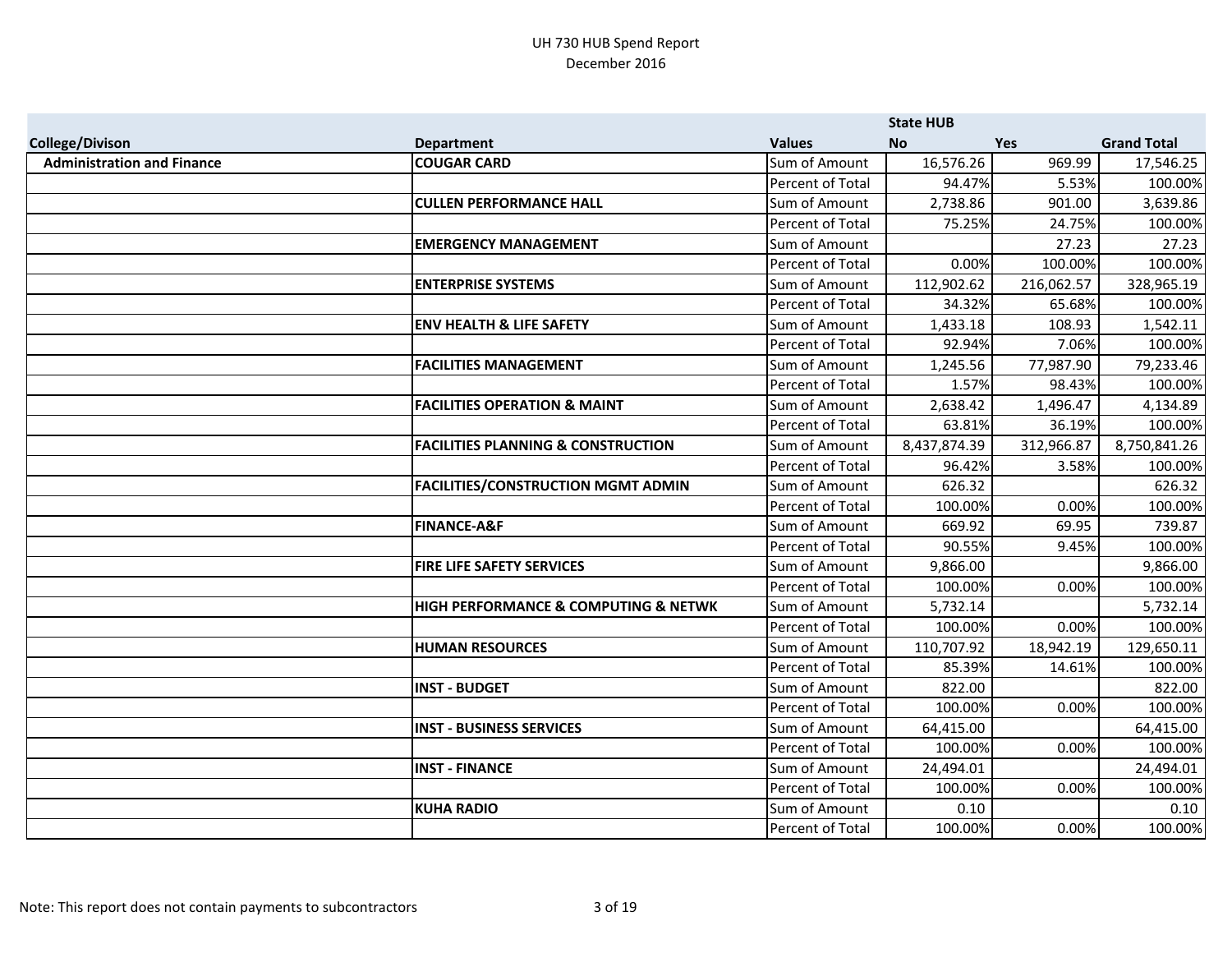|                                   |                                     |                  | <b>State HUB</b> |            |                    |
|-----------------------------------|-------------------------------------|------------------|------------------|------------|--------------------|
| <b>College/Divison</b>            | <b>Department</b>                   | <b>Values</b>    | <b>No</b>        | <b>Yes</b> | <b>Grand Total</b> |
| <b>Administration and Finance</b> | <b>KUHF RADIO</b>                   | Sum of Amount    | 50,165.33        | 9,477.66   | 59,642.99          |
|                                   |                                     | Percent of Total | 84.11%           | 15.89%     | 100.00%            |
|                                   | <b>MINOR AND PLANNED PROJECTS</b>   | Sum of Amount    | 35,710.36        | 2,455.00   | 38,165.36          |
|                                   |                                     | Percent of Total | 93.57%           | 6.43%      | 100.00%            |
|                                   | <b>MINOR IN-HOUSE CONSTRUCTION</b>  | Sum of Amount    | 20,764.43        | 32,714.00  | 53,478.43          |
|                                   |                                     | Percent of Total | 38.83%           | 61.17%     | 100.00%            |
|                                   | OFFICE EQUAL OPPORTUNITY SRVS       | Sum of Amount    | 651.09           |            | 651.09             |
|                                   |                                     | Percent of Total | 100.00%          | 0.00%      | 100.00%            |
|                                   | PARKING & TRANSPORTATION OPERATIONS | Sum of Amount    | 289,203.42       | 29,755.86  | 318,959.28         |
|                                   |                                     | Percent of Total | 90.67%           | 9.33%      | 100.00%            |
|                                   | PHY PLANT-AUTOMOTIVE                | Sum of Amount    | 18,409.29        | 2,376.30   | 20,785.59          |
|                                   |                                     | Percent of Total | 88.57%           | 11.43%     | 100.00%            |
|                                   | PHY PLANT-GROUNDS MAINT             | Sum of Amount    | 47,038.87        |            | 47,038.87          |
|                                   |                                     | Percent of Total | 100.00%          | 0.00%      | 100.00%            |
|                                   | PHY PLANT-SOLID WASTE               | Sum of Amount    | 860.00           |            | 860.00             |
|                                   |                                     | Percent of Total | 100.00%          | 0.00%      | 100.00%            |
|                                   | PHYSICAL PLANT                      | Sum of Amount    | 130,976.17       | 677,643.09 | 808,619.26         |
|                                   |                                     | Percent of Total | 16.20%           | 83.80%     | 100.00%            |
|                                   | <b>PLANNING</b>                     | Sum of Amount    |                  | 470.71     | 470.71             |
|                                   |                                     | Percent of Total | 0.00%            | 100.00%    | 100.00%            |
|                                   | <b>POLICE</b>                       | Sum of Amount    | 56,068.36        |            | 56,068.36          |
|                                   |                                     | Percent of Total | 100.00%          | 0.00%      | 100.00%            |
|                                   | <b>POSTAL SERVICES OPERATIONS</b>   | Sum of Amount    | 800.16           | 98.74      | 898.90             |
|                                   |                                     | Percent of Total | 89.02%           | 10.98%     | 100.00%            |
|                                   | <b>PRINTING OPERATIONS</b>          | Sum of Amount    | 8,977.45         | 92.94      | 9,070.39           |
|                                   |                                     | Percent of Total | 98.98%           | 1.02%      | 100.00%            |
|                                   | <b>PUBLIC ART</b>                   | Sum of Amount    | 369.37           |            | 369.37             |
|                                   |                                     | Percent of Total | 100.00%          | 0.00%      | 100.00%            |
|                                   | <b>PUBLIC SAFETY SYSTEMS</b>        | Sum of Amount    | 13,884.13        |            | 13,884.13          |
|                                   |                                     | Percent of Total | 100.00%          | 0.00%      | 100.00%            |
|                                   | <b>RISK MANAGEMENT</b>              | Sum of Amount    | 203.79           |            | 203.79             |
|                                   |                                     | Percent of Total | 100.00%          | 0.00%      | 100.00%            |
|                                   | <b>STUDENT BUSINESS SERVICES</b>    | Sum of Amount    | 14,222.03        | 6,878.78   | 21,100.81          |
|                                   |                                     | Percent of Total | 67.40%           | 32.60%     | 100.00%            |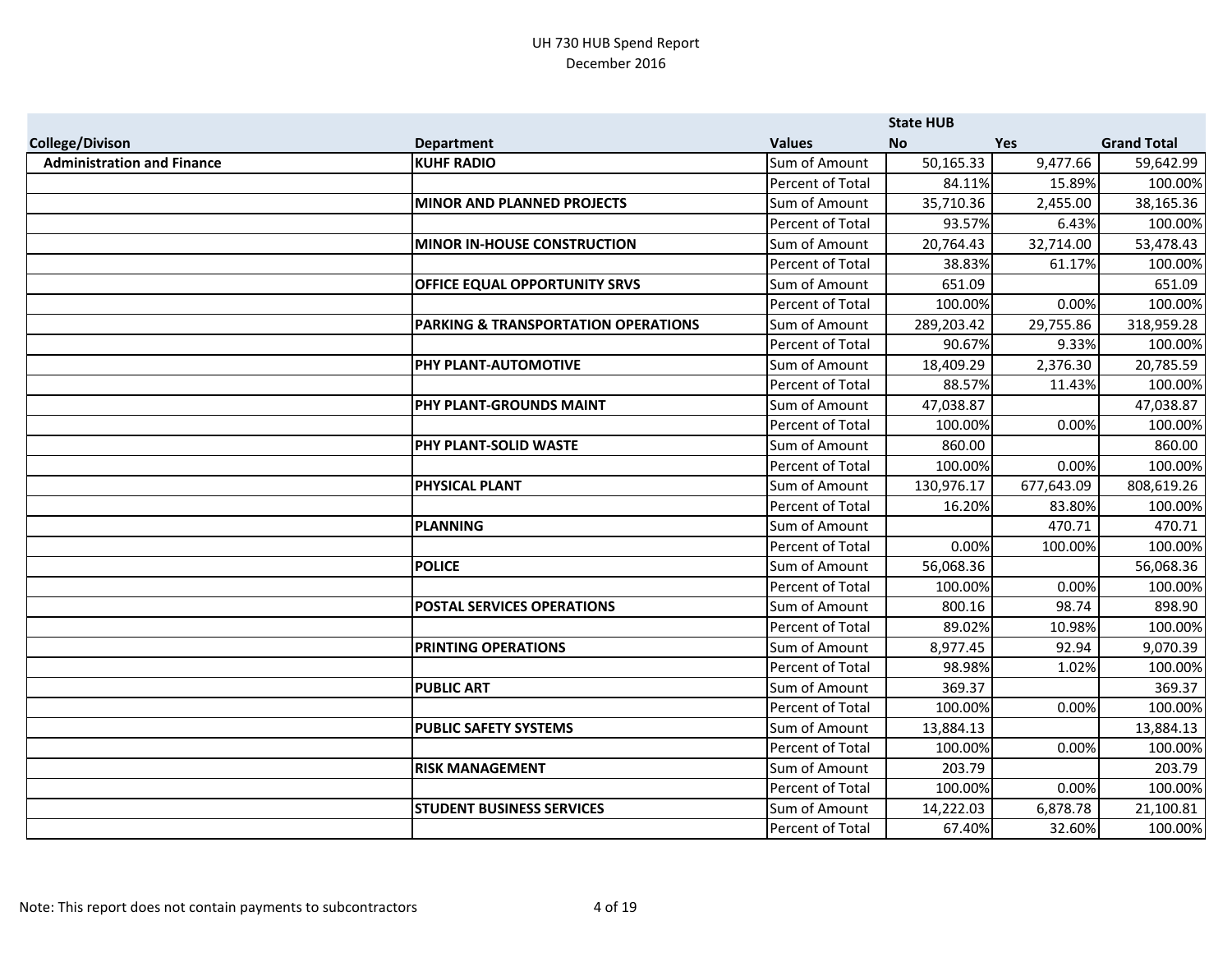|                                                    |                                          |                  | <b>State HUB</b> |              |                    |
|----------------------------------------------------|------------------------------------------|------------------|------------------|--------------|--------------------|
| <b>College/Divison</b>                             | <b>Department</b>                        | <b>Values</b>    | <b>No</b>        | <b>Yes</b>   | <b>Grand Total</b> |
| <b>Administration and Finance</b>                  | <b>TECHNOLOGY SERVICES &amp; SUPPORT</b> | Sum of Amount    | 340,147.98       | 22,273.02    | 362,421.00         |
|                                                    |                                          | Percent of Total | 93.85%           | 6.15%        | 100.00%            |
|                                                    | TV PUBLIC BROADCASTING                   | Sum of Amount    | 35,146.97        | 6,113.13     | 41,260.10          |
|                                                    |                                          | Percent of Total | 85.18%           | 14.82%       | 100.00%            |
|                                                    | UH SPORTS & ENTERTAINMENT SVC            | Sum of Amount    | 864,737.43       |              | 864,737.43         |
|                                                    |                                          | Percent of Total | 100.00%          | 0.00%        | 100.00%            |
|                                                    | <b>UIT SECURITY</b>                      | Sum of Amount    | 3,869.92         | 496.68       | 4,366.60           |
|                                                    |                                          | Percent of Total | 88.63%           | 11.37%       | 100.00%            |
|                                                    | <b>UNIV INFORMATION TECH PROJECTS</b>    | Sum of Amount    | 5,198.00         |              | 5,198.00           |
|                                                    |                                          | Percent of Total | 100.00%          | 0.00%        | 100.00%            |
|                                                    | UNIV PROPERTY SERVICES OPERATIONS        | Sum of Amount    | 262,468.00       | 255.99       | 262,723.99         |
|                                                    |                                          | Percent of Total | 99.90%           | 0.10%        | 100.00%            |
|                                                    | UNIVERSITY INFORMATION TECHNOLOGY        | Sum of Amount    | 18,908.84        | 402.34       | 19,311.18          |
|                                                    |                                          | Percent of Total | 97.92%           | 2.08%        | 100.00%            |
| <b>Administration and Finance Sum of Amount</b>    |                                          |                  | 11,052,970.60    | 1,424,103.30 | 12,477,073.90      |
| <b>Administration and Finance Percent of Total</b> |                                          |                  | 88.59%           | 11.41%       | 100.00%            |
| <b>Architecture</b>                                | <b>COMMU DESIGN CNTR SUSAN ROGERS</b>    | Sum of Amount    | 2,097.09         |              | 2,097.09           |
|                                                    |                                          | Percent of Total | 100.00%          | 0.00%        | 100.00%            |
|                                                    | <b>DEAN, ARCHITECTURE</b>                | Sum of Amount    | 49,343.53        | 2,158.44     | 51,501.97          |
|                                                    |                                          | Percent of Total | 95.81%           | 4.19%        | 100.00%            |
| <b>Architecture Sum of Amount</b>                  |                                          |                  | 51,440.62        | 2,158.44     | 53,599.06          |
| <b>Architecture Percent of Total</b>               |                                          |                  | 95.97%           | 4.03%        | 100.00%            |
| <b>Business Administration</b>                     | <b>ACCOUNTANCY AND TAXATION</b>          | Sum of Amount    | 2,408.84         | 1,693.28     | 4,102.12           |
|                                                    |                                          | Percent of Total | 58.72%           | 41.28%       | 100.00%            |
|                                                    | <b>ACCOUNTING CERTIFICATE PROGRAM</b>    | Sum of Amount    | 359.42           | 595.05       | 954.47             |
|                                                    |                                          | Percent of Total | 37.66%           | 62.34%       | 100.00%            |
|                                                    | <b>BAUER CAREER SERVICES CTR</b>         | Sum of Amount    | 12,168.17        |              | 12,168.17          |
|                                                    |                                          | Percent of Total | 100.00%          | 0.00%        | 100.00%            |
|                                                    | <b>BAUER COMMUNICATIONS</b>              | Sum of Amount    | 5,746.34         | 1,795.87     | 7,542.21           |
|                                                    |                                          | Percent of Total | 76.19%           | 23.81%       | 100.00%            |
|                                                    | <b>BAUER DIVISION OF TECHNOLOGY</b>      | Sum of Amount    | 3,411.92         | 72,629.58    | 76,041.50          |
|                                                    |                                          | Percent of Total | 4.49%            | 95.51%       | 100.00%            |
|                                                    | <b>BAUER EXTERNAL RELATIONS DEPT</b>     | Sum of Amount    | 63.57            | 416.58       | 480.15             |
|                                                    |                                          | Percent of Total | 13.24%           | 86.76%       | 100.00%            |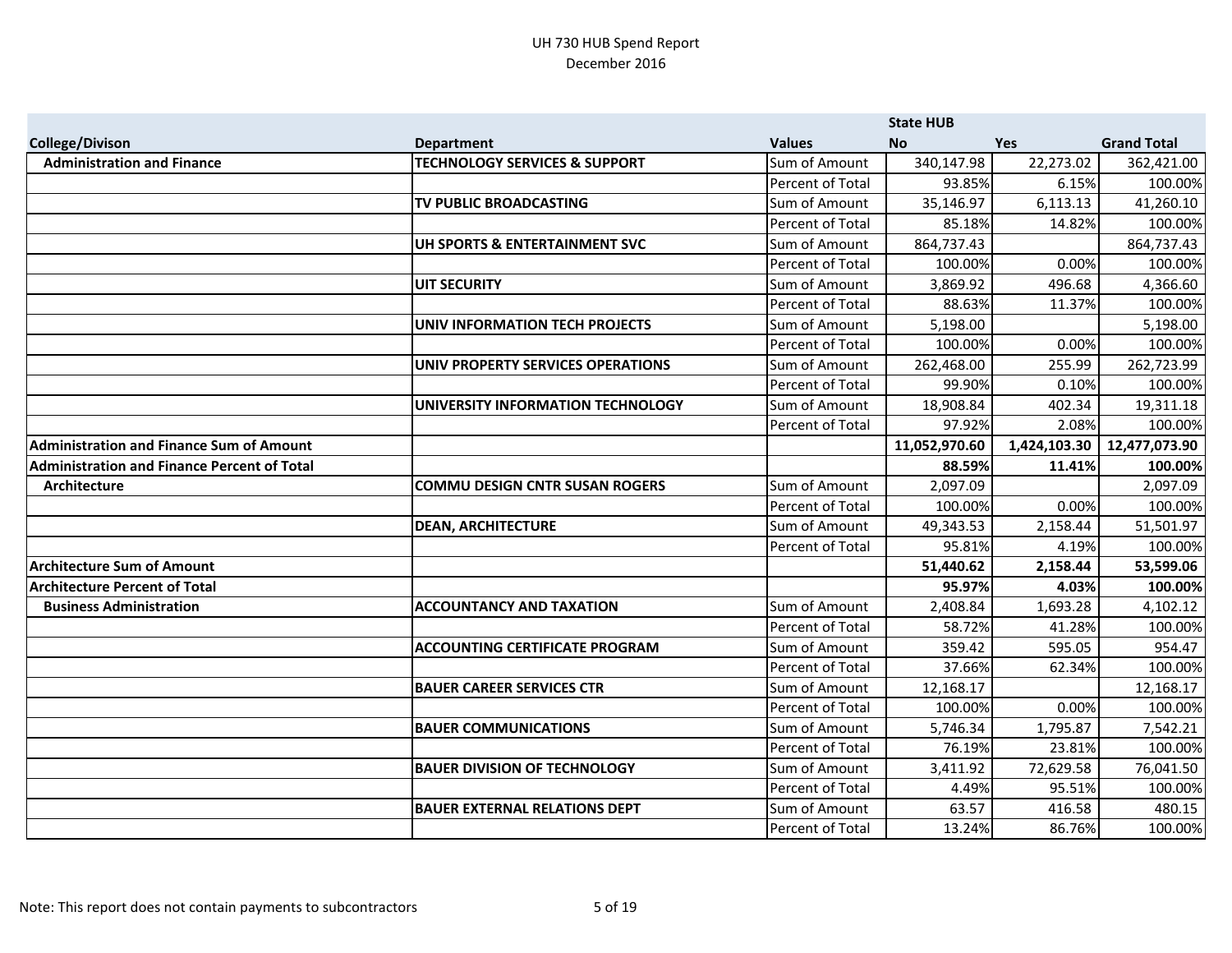|                                                 |                                              |                         | <b>State HUB</b> |            |                    |
|-------------------------------------------------|----------------------------------------------|-------------------------|------------------|------------|--------------------|
| <b>College/Divison</b>                          | <b>Department</b>                            | <b>Values</b>           | <b>No</b>        | <b>Yes</b> | <b>Grand Total</b> |
| <b>Business Administration</b>                  | <b>BAUER GRADUATE PROFESSIONAL PROGRAMS</b>  | Sum of Amount           | 4,543.80         | 95.70      | 4,639.50           |
|                                                 |                                              | Percent of Total        | 97.94%           | 2.06%      | 100.00%            |
|                                                 | <b>CTR FOR EXECUTIVE DEVELOPMENT</b>         | Sum of Amount           | 945.52           |            | 945.52             |
|                                                 |                                              | Percent of Total        | 100.00%          | 0.00%      | 100.00%            |
|                                                 | <b>DEAN'S OFFICE, BAUER COLLEGE</b>          | Sum of Amount           | 78,111.70        | 6,369.59   | 84,481.29          |
|                                                 |                                              | <b>Percent of Total</b> | 92.46%           | 7.54%      | 100.00%            |
|                                                 | <b>DECISION AND INFORMATION SCIEN</b>        | Sum of Amount           | 3,377.34         | 589.60     | 3,966.94           |
|                                                 |                                              | Percent of Total        | 85.14%           | 14.86%     | 100.00%            |
|                                                 | <b>EXECUTIVE DEGREE PROGRAMS</b>             | Sum of Amount           | 47,442.83        | 1,694.98   | 49,137.81          |
|                                                 |                                              | Percent of Total        | 96.55%           | 3.45%      | 100.00%            |
|                                                 | <b>FINANCE-BAUER COLLEGE</b>                 | Sum of Amount           | 18,826.21        | 2,155.07   | 20,981.28          |
|                                                 |                                              | Percent of Total        | 89.73%           | 10.27%     | 100.00%            |
|                                                 | <b>MANAGEMENT-BAUER COLLEGE</b>              | Sum of Amount           | 909.72           | 165.32     | 1,075.04           |
|                                                 |                                              | Percent of Total        | 84.62%           | 15.38%     | 100.00%            |
|                                                 | <b>MARKETING-BAUER COLLEGE</b>               | Sum of Amount           | 1,563.75         | 177.64     | 1,741.39           |
|                                                 |                                              | Percent of Total        | 89.80%           | 10.20%     | 100.00%            |
|                                                 | <b>SALES EXCELLENCE INSTITUTE</b>            | Sum of Amount           | 19,918.31        | 2,666.70   | 22,585.01          |
|                                                 |                                              | Percent of Total        | 88.19%           | 11.81%     | 100.00%            |
|                                                 | <b>SMALL BUSINESS DEV CENTER</b>             | Sum of Amount           | 10,397.79        | 5,120.23   | 15,518.02          |
|                                                 |                                              | Percent of Total        | 67.00%           | 33.00%     | 100.00%            |
|                                                 | <b>UNDERGRAD BUSINESS PROG</b>               | Sum of Amount           | 8,451.19         | 18.01      | 8,469.20           |
|                                                 |                                              | Percent of Total        | 99.79%           | 0.21%      | 100.00%            |
|                                                 | <b>WOLFF CTR FOR ENTREPRENEURSHIP</b>        | Sum of Amount           | 5,984.74         | 1,773.43   | 7,758.17           |
|                                                 |                                              | Percent of Total        | 77.14%           | 22.86%     | 100.00%            |
| <b>Business Administration Sum of Amount</b>    |                                              |                         | 224,631.16       | 97,956.63  | 322,587.79         |
| <b>Business Administration Percent of Total</b> |                                              |                         | 69.63%           | 30.37%     | 100.00%            |
| <b>Chancellor/President</b>                     | <b>BASEBALL</b>                              | Sum of Amount           | 10,653.54        | 129.75     | 10,783.29          |
|                                                 |                                              | Percent of Total        | 98.80%           | 1.20%      | 100.00%            |
|                                                 | <b>COMMUNITY RELATIONS &amp; INST ACCESS</b> | Sum of Amount           | 2,000.16         | 43.12      | 2,043.28           |
|                                                 |                                              | Percent of Total        | 97.89%           | 2.11%      | 100.00%            |
|                                                 | <b>FOOTBALL</b>                              | Sum of Amount           | 107,186.48       | 9,374.71   | 116,561.19         |
|                                                 |                                              | Percent of Total        | 91.96%           | 8.04%      | 100.00%            |
|                                                 | <b>INTERCOLLEGIATE ATHLETICS</b>             | Sum of Amount           | 344,375.66       | 7,538.48   | 351,914.14         |
|                                                 |                                              | Percent of Total        | 97.86%           | 2.14%      | 100.00%            |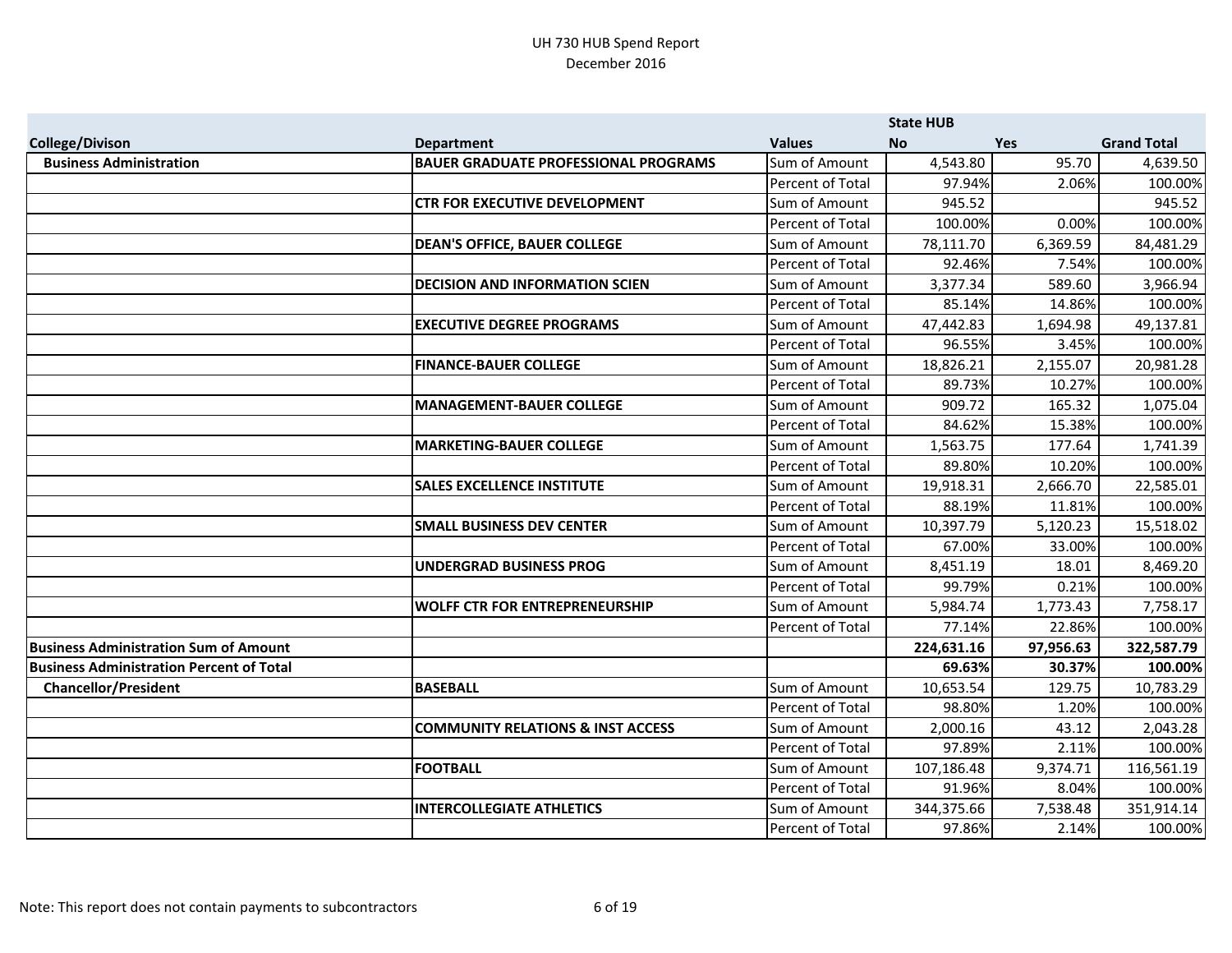|                                              |                                      |                         | <b>State HUB</b> |            |                    |
|----------------------------------------------|--------------------------------------|-------------------------|------------------|------------|--------------------|
| <b>College/Divison</b>                       | <b>Department</b>                    | <b>Values</b>           | <b>No</b>        | <b>Yes</b> | <b>Grand Total</b> |
| <b>Chancellor/President</b>                  | <b>MEN'S BASKETBALL</b>              | Sum of Amount           | 29,930.45        | 686.80     | 30,617.25          |
|                                              |                                      | Percent of Total        | 97.76%           | 2.24%      | 100.00%            |
|                                              | <b>MEN'S TRACK AND FIELD</b>         | Sum of Amount           | 4,292.04         |            | 4,292.04           |
|                                              |                                      | Percent of Total        | 100.00%          | 0.00%      | 100.00%            |
|                                              | OFFICE OF SPECIAL EVENTS             | Sum of Amount           | 39,273.17        | 9,417.19   | 48,690.36          |
|                                              |                                      | Percent of Total        | 80.66%           | 19.34%     | 100.00%            |
|                                              | <b>PRESIDENT</b>                     | Sum of Amount           | 18,016.30        | 88.17      | 18,104.47          |
|                                              |                                      | Percent of Total        | 99.51%           | 0.49%      | 100.00%            |
|                                              | <b>STAFF COUNCIL</b>                 | Sum of Amount           | 59.12            | 187.94     | 247.06             |
|                                              |                                      | Percent of Total        | 23.93%           | 76.07%     | 100.00%            |
|                                              | <b>WOMEN'S BASKETBALL</b>            | Sum of Amount           | 18,496.39        | 337.50     | 18,833.89          |
|                                              |                                      | Percent of Total        | 98.21%           | 1.79%      | 100.00%            |
|                                              | <b>WOMEN'S GOLF</b>                  | Sum of Amount           | 478.87           |            | 478.87             |
|                                              |                                      | Percent of Total        | 100.00%          | 0.00%      | 100.00%            |
|                                              | <b>WOMEN'S SOCCER</b>                | Sum of Amount           | 6,698.08         |            | 6,698.08           |
|                                              |                                      | Percent of Total        | 100.00%          | 0.00%      | 100.00%            |
|                                              | <b>WOMEN'S SOFTBALL</b>              | Sum of Amount           | 19,598.78        |            | 19,598.78          |
|                                              |                                      | Percent of Total        | 100.00%          | 0.00%      | 100.00%            |
|                                              | <b>WOMEN'S SWIMMING &amp; DIVING</b> | Sum of Amount           | 10,306.87        | 2,970.00   | 13,276.87          |
|                                              |                                      | Percent of Total        | 77.63%           | 22.37%     | 100.00%            |
|                                              | <b>WOMEN'S TENNIS</b>                | Sum of Amount           | 3,366.53         |            | 3,366.53           |
|                                              |                                      | Percent of Total        | 100.00%          | 0.00%      | 100.00%            |
|                                              | <b>WOMEN'S VOLLEYBALL</b>            | Sum of Amount           | 8,816.65         | 630.00     | 9,446.65           |
|                                              |                                      | Percent of Total        | 93.33%           | 6.67%      | 100.00%            |
| <b>Chancellor/President Sum of Amount</b>    |                                      |                         | 623,549.09       | 31,403.66  | 654,952.75         |
| <b>Chancellor/President Percent of Total</b> |                                      |                         | 95.21%           | 4.79%      | 100.00%            |
| <b>College of the Arts</b>                   | <b>ART</b>                           | Sum of Amount           | 15,256.39        | 1,628.27   | 16,884.66          |
|                                              |                                      | <b>Percent of Total</b> | 90.36%           | 9.64%      | 100.00%            |
|                                              | <b>BAND</b>                          | Sum of Amount           | 6,951.79         | 394.19     | 7,345.98           |
|                                              |                                      | Percent of Total        | 94.63%           | 5.37%      | 100.00%            |
|                                              | <b>BLAFFER GALLERY</b>               | Sum of Amount           | 8,596.37         | 589.09     | 9,185.46           |
|                                              |                                      | Percent of Total        | 93.59%           | 6.41%      | 100.00%            |
|                                              | <b>CWMCA CENTER FOR THE ARTS</b>     | Sum of Amount           | 26,908.47        |            | 26,908.47          |
|                                              |                                      | Percent of Total        | 100.00%          | 0.00%      | 100.00%            |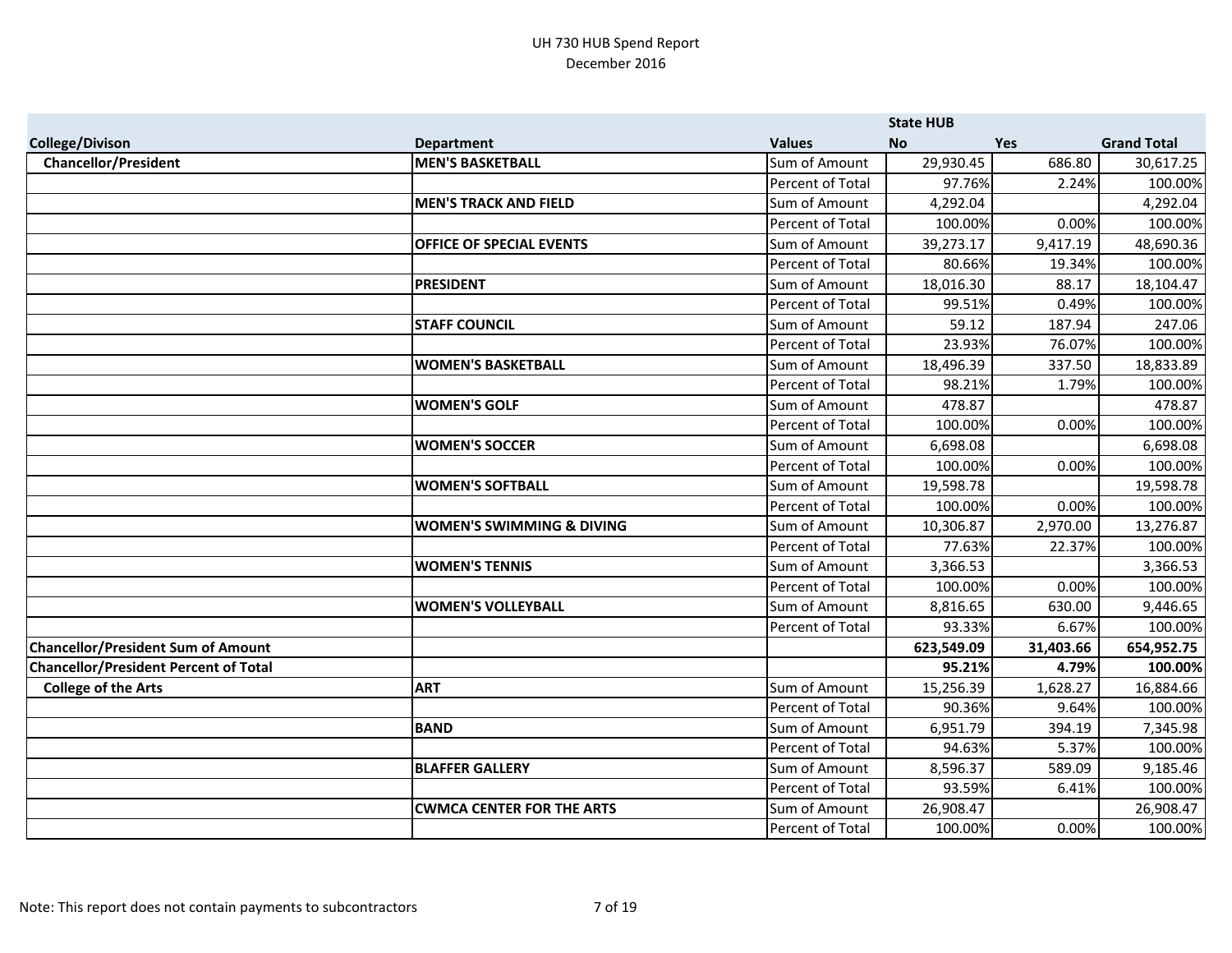|                                             |                                           |                         | <b>State HUB</b> |            |                    |
|---------------------------------------------|-------------------------------------------|-------------------------|------------------|------------|--------------------|
| <b>College/Divison</b>                      | <b>Department</b>                         | <b>Values</b>           | <b>No</b>        | <b>Yes</b> | <b>Grand Total</b> |
| <b>College of the Arts</b>                  | <b>DEAN, COLLEGE OF THE ARTS</b>          | Sum of Amount           | 3,292.22         | 422.09     | 3,714.31           |
|                                             |                                           | Percent of Total        | 88.64%           | 11.36%     | 100.00%            |
|                                             | <b>MUSIC</b>                              | Sum of Amount           | 37,317.15        | 1,034.04   | 38,351.19          |
|                                             |                                           | Percent of Total        | 97.30%           | 2.70%      | 100.00%            |
|                                             | <b>THEATER</b>                            | Sum of Amount           | 10,270.10        | 542.52     | 10,812.62          |
|                                             |                                           | Percent of Total        | 94.98%           | 5.02%      | 100.00%            |
| <b>College of the Arts Sum of Amount</b>    |                                           |                         | 108,592.49       | 4,610.20   | 113,202.69         |
| <b>College of the Arts Percent of Total</b> |                                           |                         | 95.93%           | 4.07%      | 100.00%            |
| <b>Education</b>                            | <b>ASIAN AMERICAN STUDIES</b>             | Sum of Amount           | 592.53           |            | 592.53             |
|                                             |                                           | Percent of Total        | 100.00%          | 0.00%      | 100.00%            |
|                                             | <b>CENTER FOR INFO TECH IN EDUCATION</b>  | Sum of Amount           | 4,487.29         | 82.19      | 4,569.48           |
|                                             |                                           | Percent of Total        | 98.20%           | 1.80%      | 100.00%            |
|                                             | <b>CHARTER SCHOOL</b>                     | Sum of Amount           | 5,883.85         | 281.34     | 6,165.19           |
|                                             |                                           | Percent of Total        | 95.44%           | 4.56%      | 100.00%            |
|                                             | <b>CONSISTENCY MGMT &amp; COOP DISCIP</b> | Sum of Amount           | 4,166.54         |            | 4,166.54           |
|                                             |                                           | Percent of Total        | 100.00%          | 0.00%      | 100.00%            |
|                                             | <b>CURRICULUM AND INSTRUCTION</b>         | Sum of Amount           | 1,083.76         | 788.17     | 1,871.93           |
|                                             |                                           | <b>Percent of Total</b> | 57.90%           | 42.10%     | 100.00%            |
|                                             | <b>DEAN, EDUCATION</b>                    | Sum of Amount           | 24,177.24        | 1,594.74   | 25,771.98          |
|                                             |                                           | Percent of Total        | 93.81%           | 6.19%      | 100.00%            |
|                                             | <b>ED LEADERSHIP &amp; POLICY STUDIES</b> | Sum of Amount           | 11,301.87        | 193.87     | 11,495.74          |
|                                             |                                           | Percent of Total        | 98.31%           | 1.69%      | 100.00%            |
|                                             | PSYCH, HEALTH & LEARNING SCIENCE          | Sum of Amount           | 3,827.52         | 879.89     | 4,707.41           |
|                                             |                                           | Percent of Total        | 81.31%           | 18.69%     | 100.00%            |
| <b>Education Sum of Amount</b>              |                                           |                         | 55,520.60        | 3,820.20   | 59,340.80          |
| <b>Education Percent of Total</b>           |                                           |                         | 93.56%           | 6.44%      | 100.00%            |
| <b>Engineering</b>                          | <b>BIOMEDICAL ENGINEERING</b>             | Sum of Amount           | 175,507.64       | 641.63     | 176,149.27         |
|                                             |                                           | Percent of Total        | 99.64%           | 0.36%      | 100.00%            |
|                                             | <b>CHEMICAL ENGINEERING</b>               | Sum of Amount           | 50,648.83        | 1,066.20   | 51,715.03          |
|                                             |                                           | <b>Percent of Total</b> | 97.94%           | 2.06%      | 100.00%            |
|                                             | <b>CIVIL ENGINEERING</b>                  | Sum of Amount           | 69,820.71        | 6,894.20   | 76,714.91          |
|                                             |                                           | Percent of Total        | 91.01%           | 8.99%      | 100.00%            |
|                                             | <b>COMPOSITE ENGR APPLICATIONS CT</b>     | Sum of Amount           | 473.32           | 22.19      | 495.51             |
|                                             |                                           | Percent of Total        | 95.52%           | 4.48%      | 100.00%            |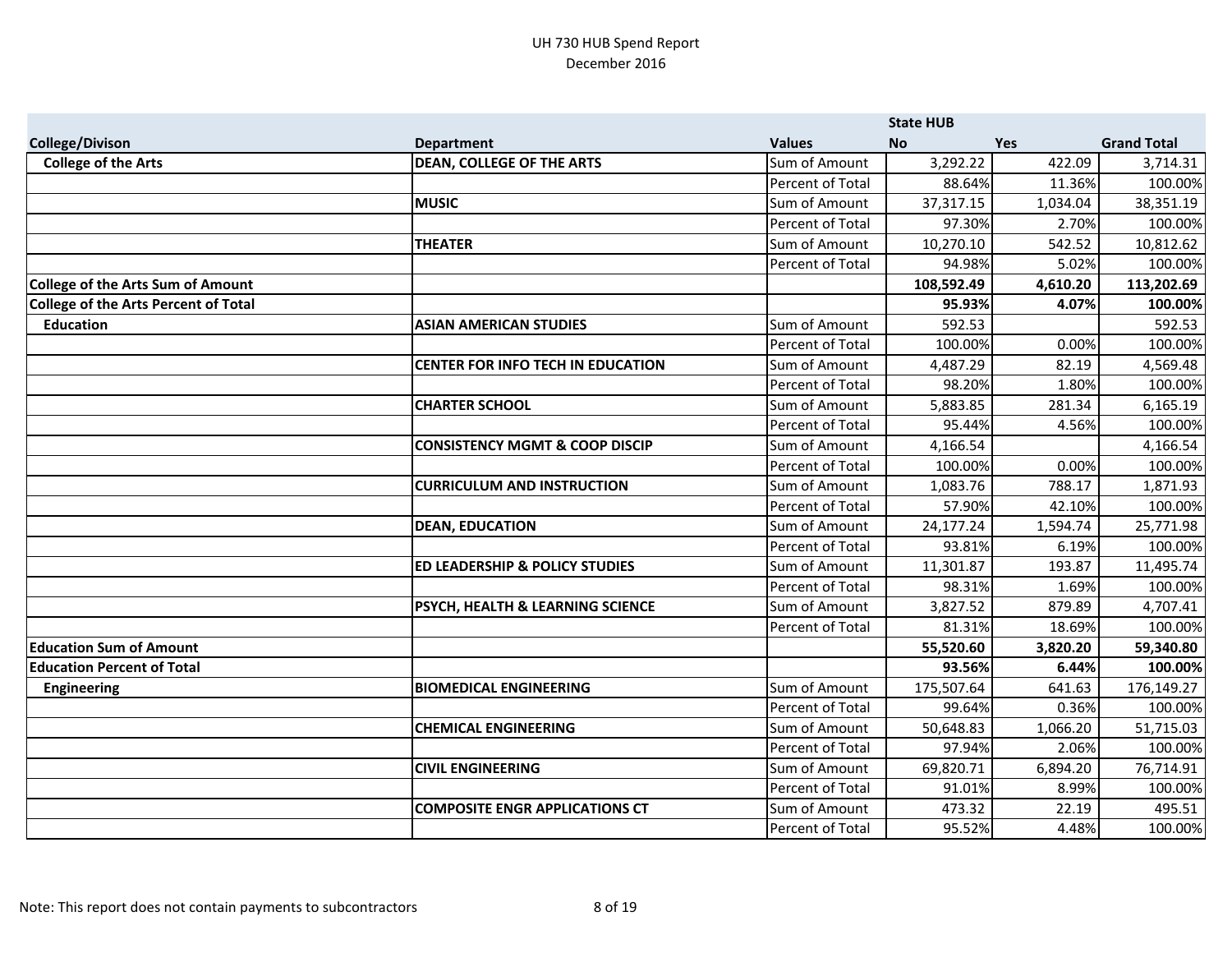|                                        |                                            |                  | <b>State HUB</b> |            |                    |
|----------------------------------------|--------------------------------------------|------------------|------------------|------------|--------------------|
| <b>College/Divison</b>                 | <b>Department</b>                          | <b>Values</b>    | <b>No</b>        | <b>Yes</b> | <b>Grand Total</b> |
| Engineering                            | <b>DEAN, ENGINEERING</b>                   | Sum of Amount    | 49,900.70        | 22,153.61  | 72,054.31          |
|                                        |                                            | Percent of Total | 69.25%           | 30.75%     | 100.00%            |
|                                        | <b>ELECTRICAL ENGINEERING</b>              | Sum of Amount    | 154,653.09       | 4,724.34   | 159,377.43         |
|                                        |                                            | Percent of Total | 97.04%           | 2.96%      | 100.00%            |
|                                        | <b>ENGINEERING SERVICES</b>                | Sum of Amount    | 902.65           |            | 902.65             |
|                                        |                                            | Percent of Total | 100.00%          | 0.00%      | 100.00%            |
|                                        | <b>INDUSTRIAL ENGINEERING</b>              | Sum of Amount    | 440.42           | 207.47     | 647.89             |
|                                        |                                            | Percent of Total | 67.98%           | 32.02%     | 100.00%            |
|                                        | <b>INTEGRATED BIO &amp; NANO SYSTEM</b>    | Sum of Amount    | 4,687.49         |            | 4,687.49           |
|                                        |                                            | Percent of Total | 100.00%          | 0.00%      | 100.00%            |
|                                        | <b>MECHANICAL ENGINEERING</b>              | Sum of Amount    | 33,747.57        | 5,236.80   | 38,984.37          |
|                                        |                                            | Percent of Total | 86.57%           | 13.43%     | 100.00%            |
|                                        | <b>NATL CTR FOR AIRBORNE LASER MAPPING</b> | Sum of Amount    | 63,296.77        | 121.81     | 63,418.58          |
|                                        |                                            | Percent of Total | 99.81%           | 0.19%      | 100.00%            |
|                                        | <b>PETROLEUM ENGINEERING</b>               | Sum of Amount    | 3,679.55         | 5,213.24   | 8,892.79           |
|                                        |                                            | Percent of Total | 41.38%           | 58.62%     | 100.00%            |
| <b>Engineering Sum of Amount</b>       |                                            |                  | 607,758.74       | 46,281.49  | 654,040.23         |
| <b>Engineering Percent of Total</b>    |                                            |                  | 92.92%           | 7.08%      | 100.00%            |
| <b>Graduate College of Social Work</b> | <b>ADMISSIONS-GCSW</b>                     | Sum of Amount    | 2,078.02         | 428.98     | 2,507.00           |
|                                        |                                            | Percent of Total | 82.89%           | 17.11%     | 100.00%            |
|                                        | <b>ALUMNI, CAREER &amp; DEVELOPMENT</b>    | Sum of Amount    | 3,601.69         |            | 3,601.69           |
|                                        |                                            | Percent of Total | 100.00%          | 0.00%      | 100.00%            |
|                                        | <b>AMERICAN HUMANICS</b>                   | Sum of Amount    | 59.33            |            | 59.33              |
|                                        |                                            | Percent of Total | 100.00%          | 0.00%      | 100.00%            |
|                                        | <b>CHILD &amp; FAMILY CENTER</b>           | Sum of Amount    | 1,675.55         | 384.26     | 2,059.81           |
|                                        |                                            | Percent of Total | 81.34%           | 18.66%     | 100.00%            |
|                                        | <b>CTR DRUG &amp; SOCIAL POLICY RESRC</b>  | Sum of Amount    | 1,040.00         | 115.46     | 1,155.46           |
|                                        |                                            | Percent of Total | 90.01%           | 9.99%      | 100.00%            |
|                                        | <b>CTR FOR HEALTH EQUITY &amp; EVAL</b>    | Sum of Amount    |                  | 115.45     | 115.45             |
|                                        |                                            | Percent of Total | 0.00%            | 100.00%    | 100.00%            |
|                                        | <b>DEAN, SOCIAL WORK</b>                   | Sum of Amount    | 8,029.58         | 453.93     | 8,483.51           |
|                                        |                                            | Percent of Total | 94.65%           | 5.35%      | 100.00%            |
|                                        | <b>GCSW INFORMATION TECHNOLOGY</b>         | Sum of Amount    | 1,364.39         |            | 1,364.39           |
|                                        |                                            | Percent of Total | 100.00%          | 0.00%      | 100.00%            |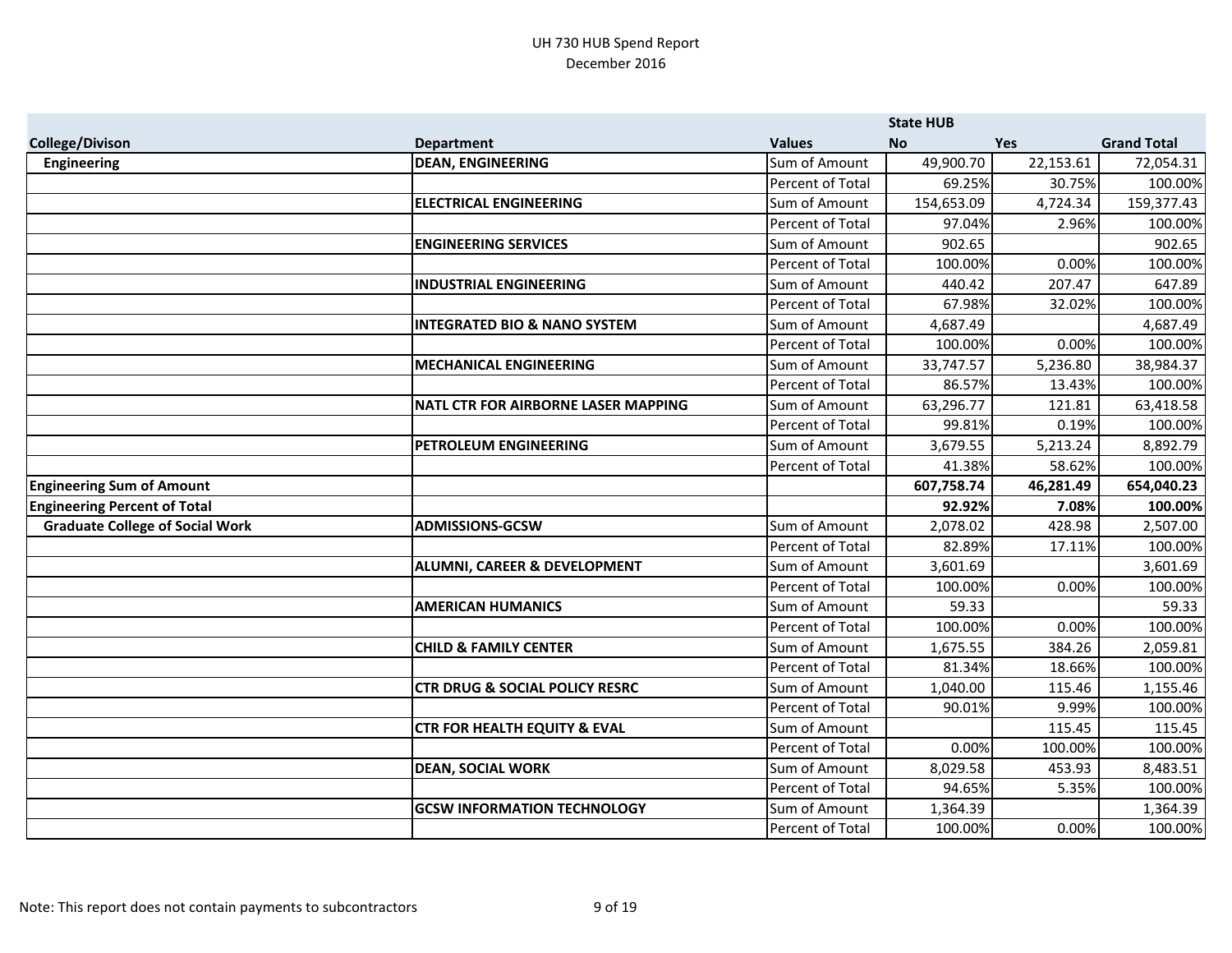|                                                         |                                           |                  | <b>State HUB</b> |          |                    |
|---------------------------------------------------------|-------------------------------------------|------------------|------------------|----------|--------------------|
| <b>College/Divison</b>                                  | <b>Department</b>                         | <b>Values</b>    | <b>No</b>        | Yes      | <b>Grand Total</b> |
| <b>Graduate College of Social Work</b>                  | <b>GCSW STUDENT SERVICES</b>              | Sum of Amount    | 89.00            |          | 89.00              |
|                                                         |                                           | Percent of Total | 100.00%          | 0.00%    | 100.00%            |
| <b>Graduate College of Social Work Sum of Amount</b>    |                                           |                  | 17,937.56        | 1,498.08 | 19,435.64          |
| <b>Graduate College of Social Work Percent of Total</b> |                                           |                  | 92.29%           | 7.71%    | 100.00%            |
| <b>Honors College</b>                                   | <b>DEAN, HONORS COLLEGE</b>               | Sum of Amount    | 6,141.46         | 3,465.36 | 9,606.82           |
|                                                         |                                           | Percent of Total | 63.93%           | 36.07%   | 100.00%            |
|                                                         | <b>FORENSICS PROGRAM</b>                  | Sum of Amount    | 1,485.00         | 49.85    | 1,534.85           |
|                                                         |                                           | Percent of Total | 96.75%           | 3.25%    | 100.00%            |
| Honors College Sum of Amount                            |                                           |                  | 7,626.46         | 3,515.21 | 11,141.67          |
| <b>Honors College Percent of Total</b>                  |                                           |                  | 68.45%           | 31.55%   | 100.00%            |
| <b>Hotel and Restaurant Management</b>                  | <b>DEAN, HOTEL &amp; RESTAURANT MANAG</b> | Sum of Amount    | 6,160.05         | 398.64   | 6,558.69           |
|                                                         |                                           | Percent of Total | 93.92%           | 6.08%    | 100.00%            |
|                                                         | <b>HOTEL AND RESTAURANT MANAGEMENT</b>    | Sum of Amount    | 268,660.82       | 3,996.63 | 272,657.45         |
|                                                         |                                           | Percent of Total | 98.53%           | 1.47%    | 100.00%            |
| Hotel and Restaurant Management Sum of Amount           |                                           |                  | 274,820.87       | 4,395.27 | 279,216.14         |
| Hotel and Restaurant Management Percent of Total        |                                           |                  | 98.43%           | 1.57%    | 100.00%            |
| <b>Law Center</b>                                       | <b>ALUMNI RELATIONS, LAW</b>              | Sum of Amount    |                  | 1,649.07 | 1,649.07           |
|                                                         |                                           | Percent of Total | 0.00%            | 100.00%  | 100.00%            |
|                                                         | <b>ASSOCIATE DEAN, LAW</b>                | Sum of Amount    | 7.33             |          | 7.33               |
|                                                         |                                           | Percent of Total | 100.00%          | 0.00%    | 100.00%            |
|                                                         | <b>BLAKELEY INSTITUTE</b>                 | Sum of Amount    | 2,881.03         | 772.26   | 3,653.29           |
|                                                         |                                           | Percent of Total | 78.86%           | 21.14%   | 100.00%            |
|                                                         | <b>BUSINESS SERVICES, LAW</b>             | Sum of Amount    | 4,039.25         | 2,849.35 | 6,888.60           |
|                                                         |                                           | Percent of Total | 58.64%           | 41.36%   | 100.00%            |
|                                                         | <b>CAREER SERVICES, LAW</b>               | Sum of Amount    | 4,022.91         | 94.98    | 4,117.89           |
|                                                         |                                           | Percent of Total | 97.69%           | 2.31%    | 100.00%            |
|                                                         | <b>CENTER PROGRAMS, LAW</b>               | Sum of Amount    | 6.93             |          | 6.93               |
|                                                         |                                           | Percent of Total | 100.00%          | 0.00%    | 100.00%            |
|                                                         | <b>CHAIRS AND PROFESSORSHIPS, LAW</b>     | Sum of Amount    |                  | 270.70   | 270.70             |
|                                                         |                                           | Percent of Total | 0.00%            | 100.00%  | 100.00%            |
|                                                         | <b>DEAN, LAW</b>                          | Sum of Amount    | 31,380.00        | (156.71) | 31,223.29          |
|                                                         |                                           | Percent of Total | 100.50%          | $-0.50%$ | 100.00%            |
|                                                         | <b>FACILITIES, LAW</b>                    | Sum of Amount    | 12,676.76        | 362.54   | 13,039.30          |
|                                                         |                                           | Percent of Total | 97.22%           | 2.78%    | 100.00%            |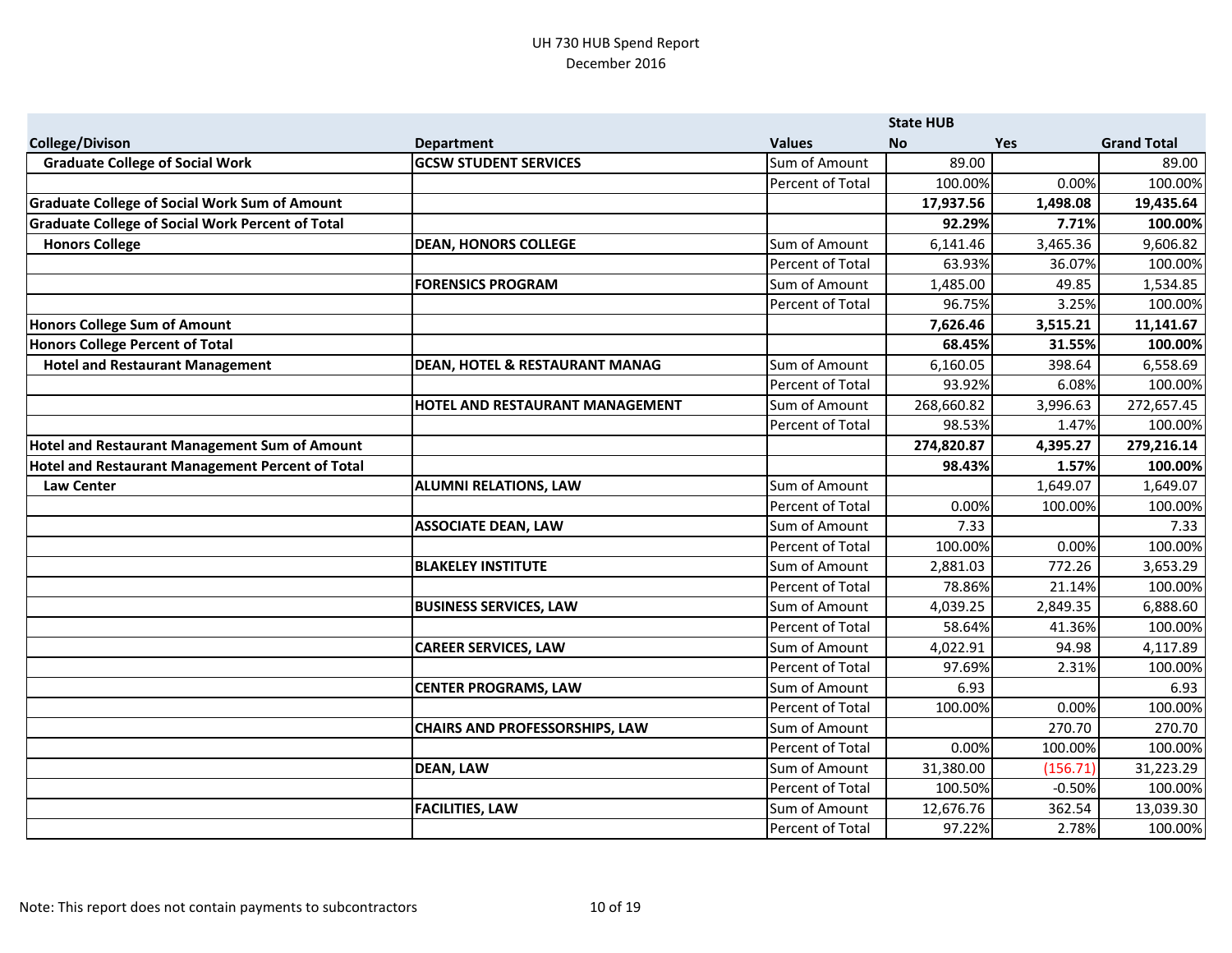|                                         |                                          |                  | <b>State HUB</b> |            |                    |
|-----------------------------------------|------------------------------------------|------------------|------------------|------------|--------------------|
| <b>College/Divison</b>                  | <b>Department</b>                        | <b>Values</b>    | <b>No</b>        | <b>Yes</b> | <b>Grand Total</b> |
| <b>Law Center</b>                       | <b>FACULTY SUPPORT LAW</b>               | Sum of Amount    | 11,028.15        | 3,394.79   | 14,422.94          |
|                                         |                                          | Percent of Total | 76.46%           | 23.54%     | 100.00%            |
|                                         | <b>HEALTH LAW &amp; POLICY INSTITUTE</b> | Sum of Amount    |                  | 253.43     | 253.43             |
|                                         |                                          | Percent of Total | 0.00%            | 100.00%    | 100.00%            |
|                                         | <b>LAW</b>                               | Sum of Amount    | 202.31           |            | 202.31             |
|                                         |                                          | Percent of Total | 100.00%          | 0.00%      | 100.00%            |
|                                         | <b>LAW FOUNDATION</b>                    | Sum of Amount    | 193.96           |            | 193.96             |
|                                         |                                          | Percent of Total | 100.00%          | 0.00%      | 100.00%            |
|                                         | <b>LAW INFORMATION TECHNOLOGY</b>        | Sum of Amount    | 2,162.77         | 611.78     | 2,774.55           |
|                                         |                                          | Percent of Total | 77.95%           | 22.05%     | 100.00%            |
|                                         | <b>LAW LIBRARY</b>                       | Sum of Amount    | 36,181.04        | 368.23     | 36,549.27          |
|                                         |                                          | Percent of Total | 98.99%           | 1.01%      | 100.00%            |
|                                         | <b>LEGAL AID CLINIC, LAW</b>             | Sum of Amount    | 643.91           | 130.32     | 774.23             |
|                                         |                                          | Percent of Total | 83.17%           | 16.83%     | 100.00%            |
|                                         | LEGAL RESEARCH & WRITING, LAW            | Sum of Amount    | 2,040.82         | 1,254.71   | 3,295.53           |
|                                         |                                          | Percent of Total | 61.93%           | 38.07%     | 100.00%            |
|                                         | PUBLIC RELS & MARKETING, LAW             | Sum of Amount    | 3,861.60         | 166.43     | 4,028.03           |
|                                         |                                          | Percent of Total | 95.87%           | 4.13%      | 100.00%            |
|                                         | <b>STUDENT ORGANIZATION, LAW</b>         | Sum of Amount    | 717.51           |            | 717.51             |
|                                         |                                          | Percent of Total | 100.00%          | 0.00%      | 100.00%            |
|                                         | <b>STUDENT SERVICES, LAW</b>             | Sum of Amount    | 4,558.58         | 1,464.86   | 6,023.44           |
|                                         |                                          | Percent of Total | 75.68%           | 24.32%     | 100.00%            |
| <b>Law Center Sum of Amount</b>         |                                          |                  | 116,604.86       | 13,486.74  | 130,091.60         |
| <b>Law Center Percent of Total</b>      |                                          |                  | 89.63%           | 10.37%     | 100.00%            |
| <b>Liberal Arts and Social Sciences</b> | <b>AEROSPACE STUDIES</b>                 | Sum of Amount    |                  | 32.70      | 32.70              |
|                                         |                                          | Percent of Total | 0.00%            | 100.00%    | 100.00%            |
|                                         | <b>AFRICAN-AMERICAN STUDIES</b>          | Sum of Amount    | 1,004.30         | 2,382.49   | 3,386.79           |
|                                         |                                          | Percent of Total | 29.65%           | 70.35%     | 100.00%            |
|                                         | <b>ARTE PUBLICO</b>                      | Sum of Amount    | 30,989.86        | 177.14     | 31,167.00          |
|                                         |                                          | Percent of Total | 99.43%           | 0.57%      | 100.00%            |
|                                         | <b>CENTER FOR PUBLIC HISTORY</b>         | Sum of Amount    | 2,767.69         | 530.12     | 3,297.81           |
|                                         |                                          | Percent of Total | 83.93%           | 16.07%     | 100.00%            |
|                                         | <b>COMMUNICATION</b>                     | Sum of Amount    | 19,999.83        | 2,076.36   | 22,076.19          |
|                                         |                                          | Percent of Total | 90.59%           | 9.41%      | 100.00%            |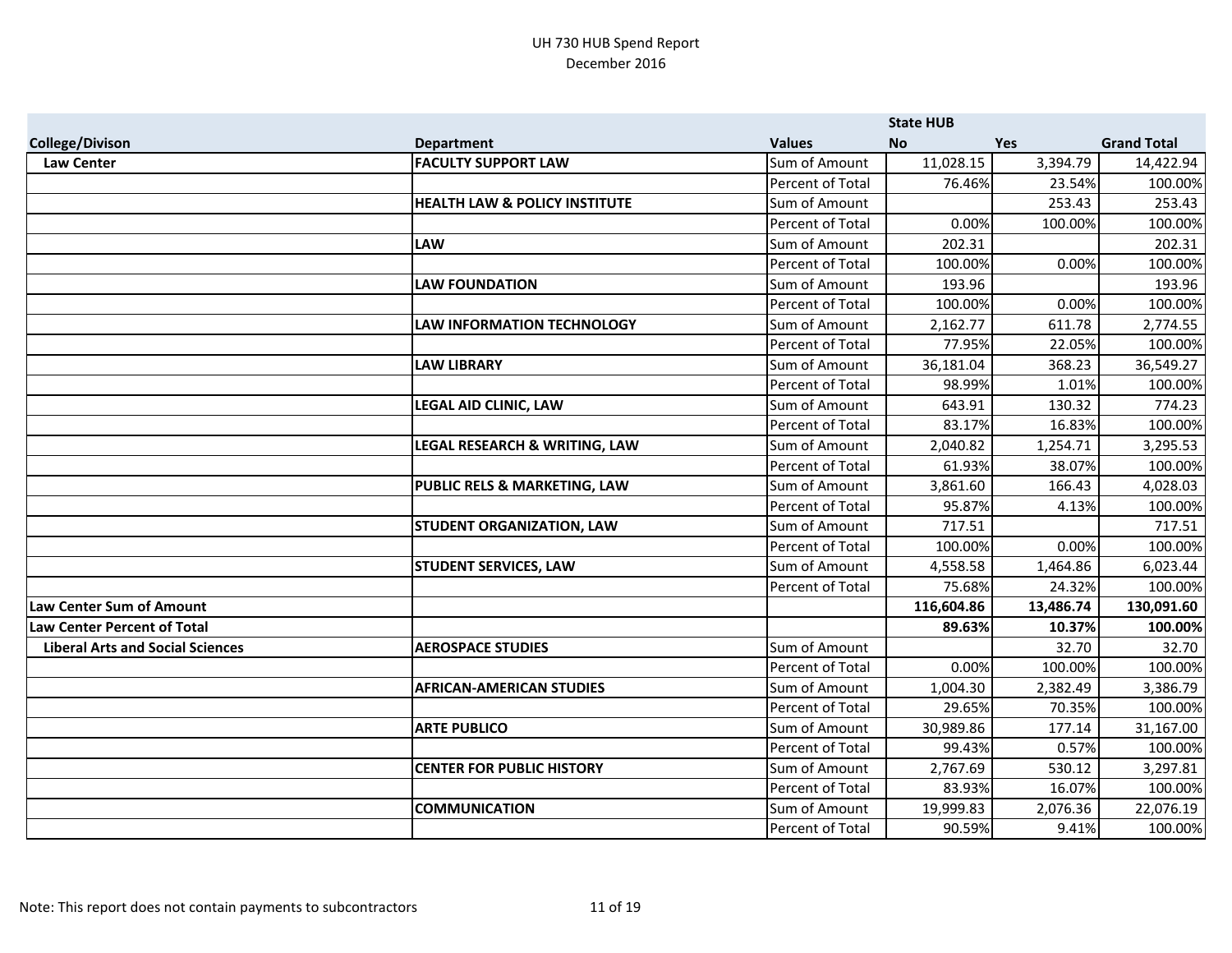|                                         |                                         |                         | <b>State HUB</b> |            |                    |
|-----------------------------------------|-----------------------------------------|-------------------------|------------------|------------|--------------------|
| <b>College/Divison</b>                  | <b>Department</b>                       | <b>Values</b>           | <b>No</b>        | <b>Yes</b> | <b>Grand Total</b> |
| <b>Liberal Arts and Social Sciences</b> | <b>COMMUNICATIONS DISORDERS</b>         | Sum of Amount           | 16,305.92        | 346.55     | 16,652.47          |
|                                         |                                         | Percent of Total        | 97.92%           | 2.08%      | 100.00%            |
|                                         | <b>COMPARATIVE CULTURAL STUDIES</b>     | Sum of Amount           | 119.09           | 181.17     | 300.26             |
|                                         |                                         | Percent of Total        | 39.66%           | 60.34%     | 100.00%            |
|                                         | <b>CTR NEURO AND BIOMECH RESEARCH</b>   | Sum of Amount           |                  | 1,500.00   | 1,500.00           |
|                                         |                                         | Percent of Total        | 0.00%            | 100.00%    | 100.00%            |
|                                         | <b>DEAN, LIBERAL ARTS &amp; SOC SCI</b> | Sum of Amount           | 11,044.44        | 1,246.47   | 12,290.91          |
|                                         |                                         | Percent of Total        | 89.86%           | 10.14%     | 100.00%            |
|                                         | <b>ECONOMICS</b>                        | Sum of Amount           | 237.35           | 902.31     | 1,139.66           |
|                                         |                                         | <b>Percent of Total</b> | 20.83%           | 79.17%     | 100.00%            |
|                                         | <b>ENGLISH</b>                          | Sum of Amount           | 14,737.29        | 1,148.16   | 15,885.45          |
|                                         |                                         | Percent of Total        | 92.77%           | 7.23%      | 100.00%            |
|                                         | <b>HEALTH AND HUMAN PERFORMANCE</b>     | Sum of Amount           | 22,354.19        | 1,461.75   | 23,815.94          |
|                                         |                                         | Percent of Total        | 93.86%           | 6.14%      | 100.00%            |
|                                         | <b>HISPANIC STUDIES</b>                 | Sum of Amount           | 25,426.00        | 467.50     | 25,893.50          |
|                                         |                                         | Percent of Total        | 98.19%           | 1.81%      | 100.00%            |
|                                         | <b>HISTORY</b>                          | Sum of Amount           | 1,370.55         | 145.99     | 1,516.54           |
|                                         |                                         | Percent of Total        | 90.37%           | 9.63%      | 100.00%            |
|                                         | <b>HOBBY CENTER FOR PUBLIC POLICY</b>   | Sum of Amount           | 4,256.77         | 24,307.02  | 28,563.79          |
|                                         |                                         | Percent of Total        | 14.90%           | 85.10%     | 100.00%            |
|                                         | <b>MEXICAN-AMERICAN STUDIES</b>         | Sum of Amount           | 323.36           | 1,117.15   | 1,440.51           |
|                                         |                                         | Percent of Total        | 22.45%           | 77.55%     | 100.00%            |
|                                         | <b>MILITARY SCIENCE</b>                 | Sum of Amount           | 3,827.75         |            | 3,827.75           |
|                                         |                                         | Percent of Total        | 100.00%          | 0.00%      | 100.00%            |
|                                         | <b>MODERN AND CLASSICAL LANGUAGES</b>   | Sum of Amount           | 1,688.06         | 309.08     | 1,997.14           |
|                                         |                                         | Percent of Total        | 84.52%           | 15.48%     | 100.00%            |
|                                         | <b>PHILOSOPHY</b>                       | Sum of Amount           | 903.03           |            | 903.03             |
|                                         |                                         | Percent of Total        | 100.00%          | 0.00%      | 100.00%            |
|                                         | <b>POLITICAL SCIENCE</b>                | Sum of Amount           | 2,061.42         | 408.04     | 2,469.46           |
|                                         |                                         | Percent of Total        | 83.48%           | 16.52%     | 100.00%            |
|                                         | <b>PSYCHOLOGY</b>                       | Sum of Amount           | 107,283.01       | 1,837.83   | 109,120.84         |
|                                         |                                         | Percent of Total        | 98.32%           | 1.68%      | 100.00%            |
|                                         | PUBLIC ADMINISTRATION PROGRAM           | Sum of Amount           |                  | 135.46     | 135.46             |
|                                         |                                         | Percent of Total        | 0.00%            | 100.00%    | 100.00%            |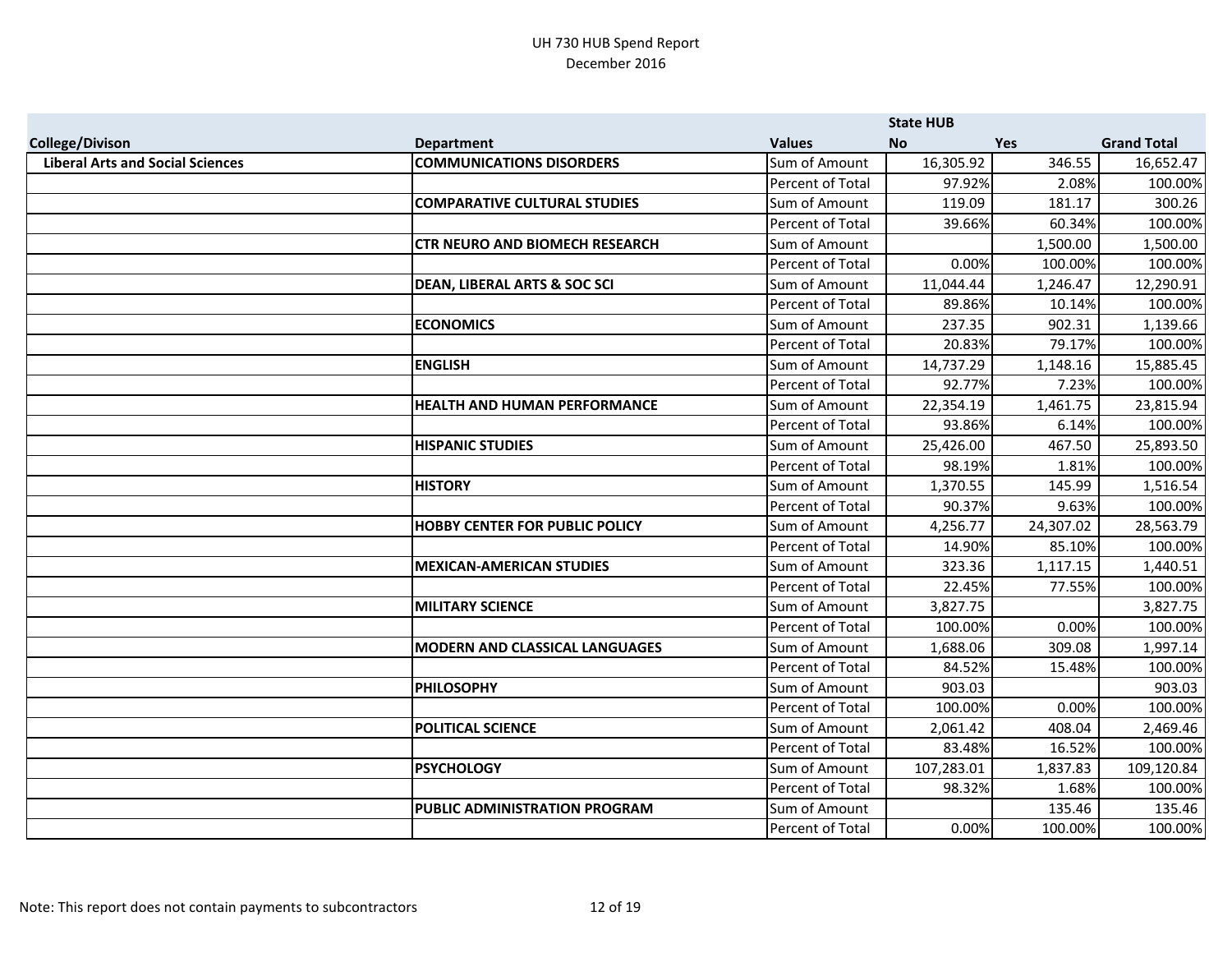|                                                         |                                                       |                  | <b>State HUB</b> |            |                    |
|---------------------------------------------------------|-------------------------------------------------------|------------------|------------------|------------|--------------------|
| <b>College/Divison</b>                                  | <b>Department</b>                                     | <b>Values</b>    | <b>No</b>        | <b>Yes</b> | <b>Grand Total</b> |
| <b>Liberal Arts and Social Sciences</b>                 | <b>SOCIOLOGY</b>                                      | Sum of Amount    | 9,842.23         | 248.53     | 10,090.76          |
|                                                         |                                                       | Percent of Total | 97.54%           | 2.46%      | 100.00%            |
|                                                         | <b>WOMEN'S STUDIES PROGRAM</b>                        | Sum of Amount    | 117.96           | 119.42     | 237.38             |
|                                                         |                                                       | Percent of Total | 49.69%           | 50.31%     | 100.00%            |
| <b>Liberal Arts and Social Sciences Sum of Amount</b>   |                                                       |                  | 276,660.10       | 41,081.24  | 317,741.34         |
| Liberal Arts and Social Sciences Percent of Total       |                                                       |                  | 87.07%           | 12.93%     | 100.00%            |
| Library                                                 | <b>UNIVERSITY LIBRARIES</b>                           | Sum of Amount    | 2,750,173.47     | 21,300.60  | 2,771,474.07       |
|                                                         |                                                       | Percent of Total | 99.23%           | 0.77%      | 100.00%            |
| <b>Library Sum of Amount</b>                            |                                                       |                  | 2,750,173.47     | 21,300.60  | 2,771,474.07       |
| <b>Library Percent of Total</b>                         |                                                       |                  | 99.23%           | 0.77%      | 100.00%            |
| <b>Natural Science and Mathematics</b>                  | <b>BIOLOGY &amp; BIOCHEMISTRY</b>                     | Sum of Amount    | 283,350.88       | 5,361.99   | 288,712.87         |
|                                                         |                                                       | Percent of Total | 98.14%           | 1.86%      | 100.00%            |
|                                                         | <b>CHEMISTRY</b>                                      | Sum of Amount    | 137,900.97       | 5,530.92   | 143,431.89         |
|                                                         |                                                       | Percent of Total | 96.14%           | 3.86%      | 100.00%            |
|                                                         | <b>COMPUTER SCIENCE</b>                               | Sum of Amount    | 15,382.18        | 789.68     | 16,171.86          |
|                                                         |                                                       | Percent of Total | 95.12%           | 4.88%      | 100.00%            |
|                                                         | <b>CTR FOR NUCLEAR RECEPTORS &amp; CELL SIGNALING</b> | Sum of Amount    | 40,269.95        | 217.69     | 40,487.64          |
|                                                         |                                                       | Percent of Total | 99.46%           | 0.54%      | 100.00%            |
|                                                         | <b>DEAN, NATURAL SCIENCE &amp; MATHE</b>              | Sum of Amount    | 7,559.56         | 1,294.40   | 8,853.96           |
|                                                         |                                                       | Percent of Total | 85.38%           | 14.62%     | 100.00%            |
|                                                         | <b>EARTH AND ATMOSPHERIC SCIENCES</b>                 | Sum of Amount    | 54,166.10        | 2,129.52   | 56,295.62          |
|                                                         |                                                       | Percent of Total | 96.22%           | 3.78%      | 100.00%            |
|                                                         | <b>HOUSTON COASTAL CENTER</b>                         | Sum of Amount    | 1,030.57         |            | 1,030.57           |
|                                                         |                                                       | Percent of Total | 100.00%          | 0.00%      | 100.00%            |
|                                                         | INST FOR CLIMATE/ATMOSPHERIC SCIENCE (CAS)            | Sum of Amount    | 3,616.64         |            | 3,616.64           |
|                                                         |                                                       | Percent of Total | 100.00%          | 0.00%      | 100.00%            |
|                                                         | <b>MATHEMATICS</b>                                    | Sum of Amount    | 28,485.74        | 3,784.41   | 32,270.15          |
|                                                         |                                                       | Percent of Total | 88.27%           | 11.73%     | 100.00%            |
|                                                         | <b>PHYSICS</b>                                        | Sum of Amount    | 97,943.70        | 411.62     | 98,355.32          |
|                                                         |                                                       | Percent of Total | 99.58%           | 0.42%      | 100.00%            |
| <b>Natural Science and Mathematics Sum of Amount</b>    |                                                       |                  | 669,706.29       | 19,520.23  | 689,226.52         |
| <b>Natural Science and Mathematics Percent of Total</b> |                                                       |                  | 97.17%           | 2.83%      | 100.00%            |
| Optometry                                               | <b>DEAN, OPTOMETRY</b>                                | Sum of Amount    | 40,546.37        | 1,936.24   | 42,482.61          |
|                                                         |                                                       | Percent of Total | 95.44%           | 4.56%      | 100.00%            |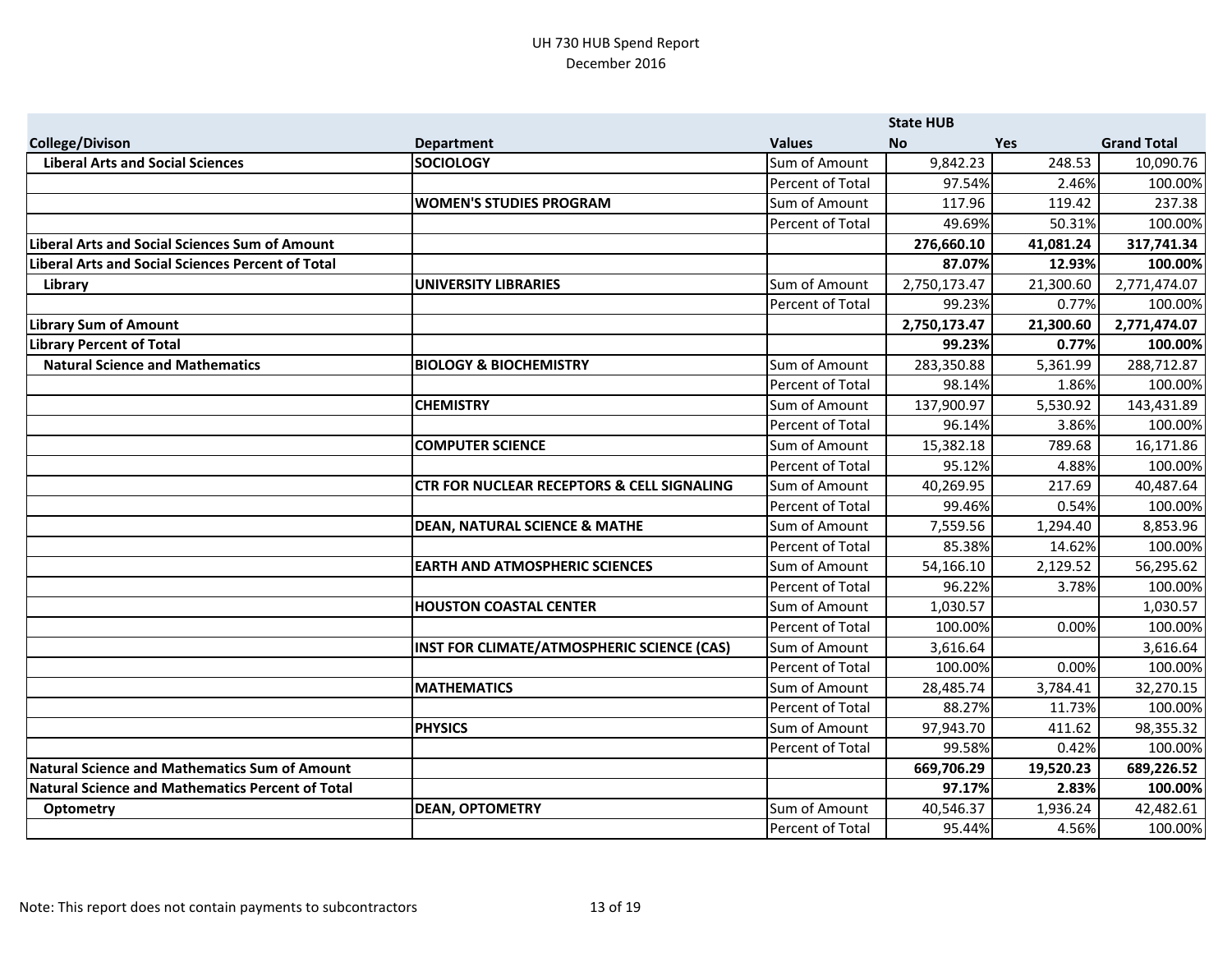|                                   |                                                     |                         | <b>State HUB</b> |            |                    |
|-----------------------------------|-----------------------------------------------------|-------------------------|------------------|------------|--------------------|
| <b>College/Divison</b>            | <b>Department</b>                                   | <b>Values</b>           | <b>No</b>        | <b>Yes</b> | <b>Grand Total</b> |
| <b>Optometry</b>                  | <b>OPT VISION SCIENCES</b>                          | Sum of Amount           | 138,662.19       | 272.99     | 138,935.18         |
|                                   |                                                     | Percent of Total        | 99.80%           | 0.20%      | 100.00%            |
|                                   | <b>OPTOMETRY CLINIC</b>                             | Sum of Amount           | 275,782.08       | 10,052.48  | 285,834.56         |
|                                   |                                                     | Percent of Total        | 96.48%           | 3.52%      | 100.00%            |
| <b>Optometry Sum of Amount</b>    |                                                     |                         | 454,990.64       | 12,261.71  | 467,252.35         |
| <b>Optometry Percent of Total</b> |                                                     |                         | 97.38%           | 2.62%      | 100.00%            |
| Pharmacy                          | <b>DEAN, PHARMACY</b>                               | Sum of Amount           | 10,752.64        | 917.90     | 11,670.54          |
|                                   |                                                     | Percent of Total        | 92.13%           | 7.87%      | 100.00%            |
|                                   | <b>EXPERIENTIAL PROGRAMS</b>                        | Sum of Amount           | 5,419.00         | 1,566.30   | 6,985.30           |
|                                   |                                                     | Percent of Total        | 77.58%           | 22.42%     | 100.00%            |
|                                   | <b>INSTITUTE FOR DRUG EDUCATION</b>                 | Sum of Amount           | 1,788.08         |            | 1,788.08           |
|                                   |                                                     | <b>Percent of Total</b> | 100.00%          | 0.00%      | 100.00%            |
|                                   | <b>PHAR HEALTH OUTCOMES &amp; POLICY</b>            | Sum of Amount           | 381.09           |            | 381.09             |
|                                   |                                                     | Percent of Total        | 100.00%          | 0.00%      | 100.00%            |
|                                   | PHARM PRACTICE & TRANS RESEARCH                     | Sum of Amount           | 23,062.75        | 446.84     | 23,509.59          |
|                                   |                                                     | Percent of Total        | 98.10%           | 1.90%      | 100.00%            |
|                                   | PHARMACOLOGICAL & PHARMACEUTIC                      | Sum of Amount           | 989,147.00       | 2,772.37   | 991,919.37         |
|                                   |                                                     | Percent of Total        | 99.72%           | 0.28%      | 100.00%            |
|                                   | <b>STUDENT SERVICES PHARMACY</b>                    | Sum of Amount           | 376.55           | 2,108.68   | 2,485.23           |
|                                   |                                                     | Percent of Total        | 15.15%           | 84.85%     | 100.00%            |
| <b>Pharmacy Sum of Amount</b>     |                                                     |                         | 1,030,927.11     | 7,812.09   | 1,038,739.20       |
| <b>Pharmacy Percent of Total</b>  |                                                     |                         | 99.25%           | 0.75%      | 100.00%            |
| Research                          | ADVANCED MANUFACTURING INSTITUTE (AMI)              | Sum of Amount           | 18,472.05        |            | 18,472.05          |
|                                   |                                                     | Percent of Total        | 100.00%          | 0.00%      | 100.00%            |
|                                   | <b>ANIMAL CARE OPERATIONS</b>                       | Sum of Amount           | 43,460.70        | 1,815.64   | 45,276.34          |
|                                   |                                                     | <b>Percent of Total</b> | 95.99%           | 4.01%      | 100.00%            |
|                                   | <b>BUSINESS OPERATIONS &amp; IT</b>                 | Sum of Amount           |                  | 2,655.98   | 2,655.98           |
|                                   |                                                     | Percent of Total        | 0.00%            | 100.00%    | 100.00%            |
|                                   | <b>CENTER FOR ADVANCED COMPUTING &amp; DATA SYS</b> | Sum of Amount           | 11,832.68        |            | 11,832.68          |
|                                   |                                                     | <b>Percent of Total</b> | 100.00%          | 0.00%      | 100.00%            |
|                                   | <b>CENTER FOR ADVANCED MATERIALS</b>                | Sum of Amount           | 492.77           |            | 492.77             |
|                                   |                                                     | Percent of Total        | 100.00%          | 0.00%      | 100.00%            |
|                                   | <b>CENTER FOR INDUSTRIAL PARTNERS</b>               | Sum of Amount           | 650.37           | 3,652.51   | 4,302.88           |
|                                   |                                                     | Percent of Total        | 15.11%           | 84.89%     | 100.00%            |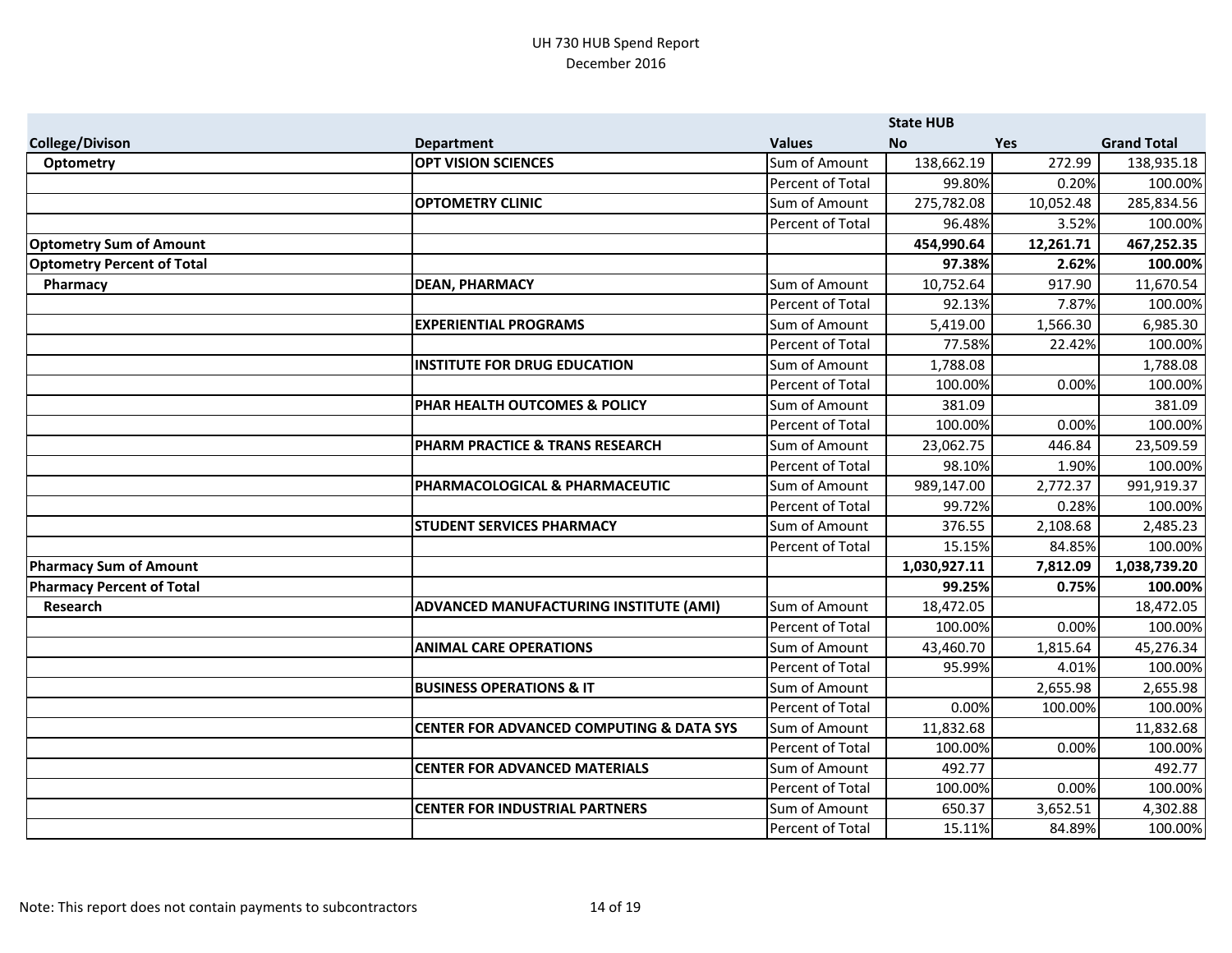|                                           |                                             |                         | <b>State HUB</b> |            |                    |
|-------------------------------------------|---------------------------------------------|-------------------------|------------------|------------|--------------------|
| <b>College/Divison</b>                    | <b>Department</b>                           | <b>Values</b>           | <b>No</b>        | <b>Yes</b> | <b>Grand Total</b> |
| Research                                  | <b>DOR COMMUNICATIONS</b>                   | Sum of Amount           | 680.92           |            | 680.92             |
|                                           |                                             | Percent of Total        | 100.00%          | 0.00%      | 100.00%            |
|                                           | <b>ENVIRONMENT HEALTH &amp; LIFE SAFETY</b> | Sum of Amount           | 4,550.92         |            | 4,550.92           |
|                                           |                                             | Percent of Total        | 100.00%          | 0.00%      | 100.00%            |
|                                           | <b>GRANT DEVELOPMENT</b>                    | Sum of Amount           | 621.83           | 409.67     | 1,031.50           |
|                                           |                                             | <b>Percent of Total</b> | 60.28%           | 39.72%     | 100.00%            |
|                                           | <b>GRANTS AND CONTRACTS</b>                 | Sum of Amount           | 4,564.15         | 544.16     | 5,108.31           |
|                                           |                                             | Percent of Total        | 89.35%           | 10.65%     | 100.00%            |
|                                           | OFFICE OF INTELLECTUAL PROPERTY MGMT        | Sum of Amount           | 201,469.60       | 318.21     | 201,787.81         |
|                                           |                                             | Percent of Total        | 99.84%           | 0.16%      | 100.00%            |
|                                           | <b>RESEARCH</b>                             | Sum of Amount           | 19,193.93        | 2,192.41   | 21,386.34          |
|                                           |                                             | Percent of Total        | 89.75%           | 10.25%     | 100.00%            |
|                                           | <b>RESEARCH INVESTMENT FUND</b>             | Sum of Amount           | 445,227.44       |            | 445,227.44         |
|                                           |                                             | Percent of Total        | 100.00%          | 0.00%      | 100.00%            |
|                                           | RESEARCH POLICIES/COMPLIANCE/COMMITTEES     | Sum of Amount           | 2,276.04         | 297.95     | 2,573.99           |
|                                           |                                             | Percent of Total        | 88.42%           | 11.58%     | 100.00%            |
|                                           | <b>TIMES</b>                                | Sum of Amount           | 162,230.33       | 607.48     | 162,837.81         |
|                                           |                                             | Percent of Total        | 99.63%           | 0.37%      | 100.00%            |
|                                           | TX CTR SUPERCONDUCTIVITY AT UH              | Sum of Amount           | 19,459.00        | 1,155.64   | 20,614.64          |
|                                           |                                             | Percent of Total        | 94.39%           | 5.61%      | 100.00%            |
|                                           | TX OBESITY RESEARCH CENTER                  | Sum of Amount           | 2,577.16         |            | 2,577.16           |
|                                           |                                             | Percent of Total        | 100.00%          | 0.00%      | 100.00%            |
|                                           | UH SEQUENCING CORE FACILITY                 | Sum of Amount           | 15,715.90        |            | 15,715.90          |
|                                           |                                             | Percent of Total        | 100.00%          | 0.00%      | 100.00%            |
| <b>Research Sum of Amount</b>             |                                             |                         | 953,475.79       | 13,649.65  | 967,125.44         |
| <b>Research Percent of Total</b>          |                                             |                         | 98.59%           | 1.41%      | 100.00%            |
| <b>School of Nursing</b>                  | <b>DEAN, SCHOOL OF NURSING</b>              | Sum of Amount           | 1,832.13         | 1,306.95   | 3,139.08           |
|                                           |                                             | Percent of Total        | 58.37%           | 41.63%     | 100.00%            |
| <b>School of Nursing Sum of Amount</b>    |                                             |                         | 1,832.13         | 1,306.95   | 3,139.08           |
| <b>School of Nursing Percent of Total</b> |                                             |                         | 58.37%           | 41.63%     | 100.00%            |
| <b>Student Affairs</b>                    | <b>ADMISSIONS</b>                           | Sum of Amount           | 68,441.36        | 6,047.82   | 74,489.18          |
|                                           |                                             | Percent of Total        | 91.88%           | 8.12%      | 100.00%            |
|                                           | <b>CAMPUS RECREATION</b>                    | Sum of Amount           | 24,744.52        |            | 24,744.52          |
|                                           |                                             | Percent of Total        | 100.00%          | 0.00%      | 100.00%            |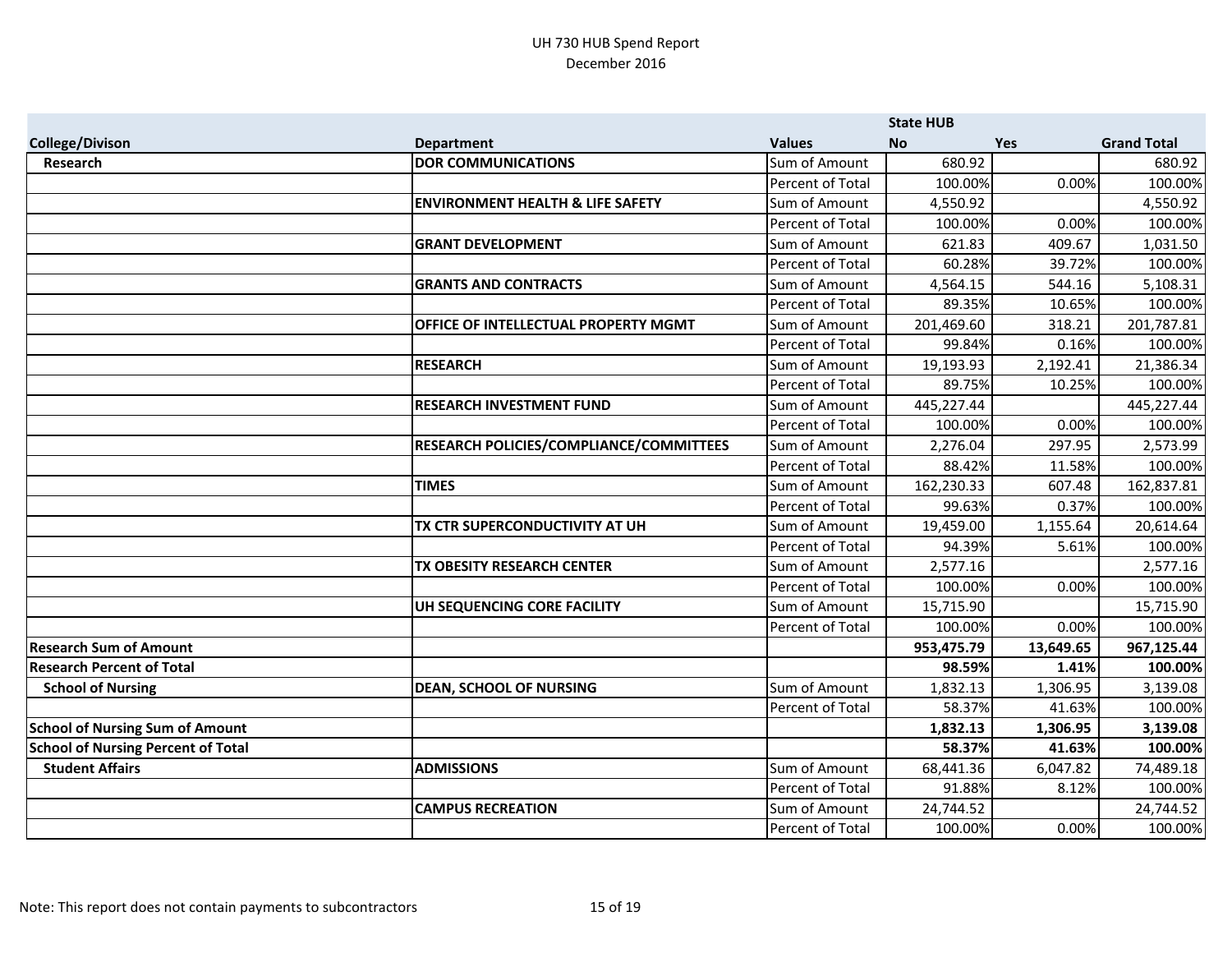|                        |                                                  |                  | <b>State HUB</b> |            |                    |
|------------------------|--------------------------------------------------|------------------|------------------|------------|--------------------|
| <b>College/Divison</b> | <b>Department</b>                                | <b>Values</b>    | <b>No</b>        | <b>Yes</b> | <b>Grand Total</b> |
| <b>Student Affairs</b> | <b>CAMPUS SOLUTIONS SERVICES</b>                 | Sum of Amount    | 273.70           | 19,192.26  | 19,465.96          |
|                        |                                                  | Percent of Total | 1.41%            | 98.59%     | 100.00%            |
|                        | <b>CENTER FOR DIVERSITY &amp; INCLUSION</b>      | Sum of Amount    | 382.24           | 272.58     | 654.82             |
|                        |                                                  | Percent of Total | 58.37%           | 41.63%     | 100.00%            |
|                        | <b>CENTER FOR FRATERNITY &amp; SORORITY LIFE</b> | Sum of Amount    | 255.62           |            | 255.62             |
|                        |                                                  | Percent of Total | 100.00%          | 0.00%      | 100.00%            |
|                        | <b>CENTER FOR STUDENT INVOLVEMENT</b>            | Sum of Amount    | 41,158.57        | 305.77     | 41,464.34          |
|                        |                                                  | Percent of Total | 99.26%           | 0.74%      | 100.00%            |
|                        | <b>CENTER FOR STUDENT MEDIA</b>                  | Sum of Amount    | 24,446.85        | 279.73     | 24,726.58          |
|                        |                                                  | Percent of Total | 98.87%           | 1.13%      | 100.00%            |
|                        | <b>CENTER FOR STUDENTS W/DISABILITIES</b>        | Sum of Amount    | 85,126.12        | 104,210.00 | 189,336.12         |
|                        |                                                  | Percent of Total | 44.96%           | 55.04%     | 100.00%            |
|                        | <b>CHILDREN'S LEARNING CENTER</b>                | Sum of Amount    | 8,132.70         | 665.65     | 8,798.35           |
|                        |                                                  | Percent of Total | 92.43%           | 7.57%      | 100.00%            |
|                        | <b>COUGARS IN RECOVERY</b>                       | Sum of Amount    | 1,689.94         | 768.94     | 2,458.88           |
|                        |                                                  | Percent of Total | 68.73%           | 31.27%     | 100.00%            |
|                        | <b>COUNSELING AND PSYCH SVCS</b>                 | Sum of Amount    | 5,487.72         | 991.90     | 6,479.62           |
|                        |                                                  | Percent of Total | 84.69%           | 15.31%     | 100.00%            |
|                        | <b>DEAN OF STUDENTS</b>                          | Sum of Amount    | 2,439.08         | 1,427.62   | 3,866.70           |
|                        |                                                  | Percent of Total | 63.08%           | 36.92%     | 100.00%            |
|                        | <b>ENROLLMENT MANAGEMENT SERVICES</b>            | Sum of Amount    | 33,606.79        |            | 33,606.79          |
|                        |                                                  | Percent of Total | 100.00%          | 0.00%      | 100.00%            |
|                        | <b>LGBTQ RESOURCE CENTER</b>                     | Sum of Amount    | 10.52            | 259.16     | 269.68             |
|                        |                                                  | Percent of Total | 3.90%            | 96.10%     | 100.00%            |
|                        | OFFICE OF THE UNIVERSITY REGISTRAR               | Sum of Amount    | 1,135.18         | 355.11     | 1,490.29           |
|                        |                                                  | Percent of Total | 76.17%           | 23.83%     | 100.00%            |
|                        | <b>RELIGION CENTER</b>                           | Sum of Amount    | 1,305.81         |            | 1,305.81           |
|                        |                                                  | Percent of Total | 100.00%          | 0.00%      | 100.00%            |
|                        | <b>SCHOLARSHIPS AND FINANCIAL AID</b>            | Sum of Amount    | 141.70           | 2,069.45   | 2,211.15           |
|                        |                                                  | Percent of Total | 6.41%            | 93.59%     | 100.00%            |
|                        | <b>STU COMMUNICATION &amp; MARKETING</b>         | Sum of Amount    | 102.40           | 284.58     | 386.98             |
|                        |                                                  | Percent of Total | 26.46%           | 73.54%     | 100.00%            |
|                        | <b>STUDENT AFFAIRS</b>                           | Sum of Amount    | 942.79           | 386.74     | 1,329.53           |
|                        |                                                  | Percent of Total | 70.91%           | 29.09%     | 100.00%            |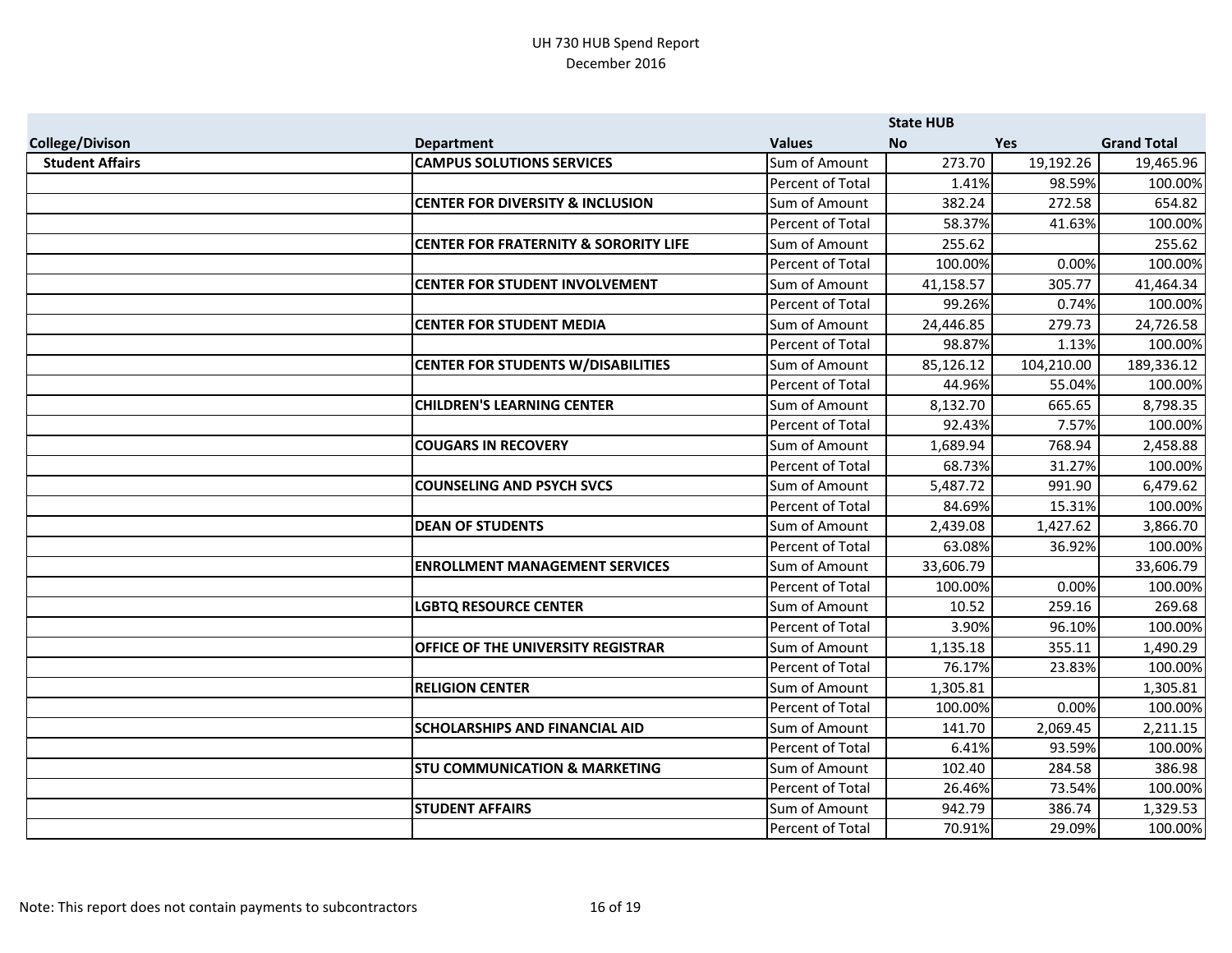|                                         |                                           |                         | <b>State HUB</b> |            |                    |
|-----------------------------------------|-------------------------------------------|-------------------------|------------------|------------|--------------------|
| <b>College/Divison</b>                  | <b>Department</b>                         | <b>Values</b>           | <b>No</b>        | <b>Yes</b> | <b>Grand Total</b> |
| <b>Student Affairs</b>                  | <b>STUDENT AFFAIRS BUSINESS SERVICES</b>  | Sum of Amount           | 1,090.18         | 447.23     | 1,537.41           |
|                                         |                                           | Percent of Total        | 70.91%           | 29.09%     | 100.00%            |
|                                         | <b>STUDENT AFFAIRS IT SERVICES</b>        | Sum of Amount           | 44.50            |            | 44.50              |
|                                         |                                           | Percent of Total        | 100.00%          | 0.00%      | 100.00%            |
|                                         | <b>STUDENT CENTER</b>                     | Sum of Amount           | 19,678.51        | 7,886.93   | 27,565.44          |
|                                         |                                           | <b>Percent of Total</b> | 71.39%           | 28.61%     | 100.00%            |
|                                         | <b>STUDENT HEALTH CENTER</b>              | Sum of Amount           | 63,124.98        | 193.82     | 63,318.80          |
|                                         |                                           | Percent of Total        | 99.69%           | 0.31%      | 100.00%            |
|                                         | <b>STUDENT HOUSING - RESID LIFE</b>       | Sum of Amount           | 27,831.27        | 5,407.07   | 33,238.34          |
|                                         |                                           | Percent of Total        | 83.73%           | 16.27%     | 100.00%            |
|                                         | <b>UNIVERSITY CAREER SERVICES</b>         | Sum of Amount           | 2,648.98         | 623.98     | 3,272.96           |
|                                         |                                           | Percent of Total        | 80.94%           | 19.06%     | 100.00%            |
|                                         | <b>URBAN EXPERIENCE VPSA</b>              | Sum of Amount           | 2,088.84         |            | 2,088.84           |
|                                         |                                           | Percent of Total        | 100.00%          | 0.00%      | 100.00%            |
|                                         | <b>VETERAN SERVICES</b>                   | Sum of Amount           | 805.27           |            | 805.27             |
|                                         |                                           | Percent of Total        | 100.00%          | 0.00%      | 100.00%            |
|                                         | <b>WELLNESS CENTER</b>                    | Sum of Amount           | 198.17           |            | 198.17             |
|                                         |                                           | Percent of Total        | 100.00%          | 0.00%      | 100.00%            |
|                                         | <b>WOMEN &amp; GENDER RESOURCE CENTER</b> | Sum of Amount           | 233.20           | 779.15     | 1,012.35           |
|                                         |                                           | Percent of Total        | 23.04%           | 76.96%     | 100.00%            |
| <b>Student Affairs Sum of Amount</b>    |                                           |                         | 417,567.51       | 152,855.49 | 570,423.00         |
| <b>Student Affairs Percent of Total</b> |                                           |                         | 73.20%           | 26.80%     | 100.00%            |
| <b>Technology</b>                       | <b>CONSTRUCTION MANAGEMENT</b>            | Sum of Amount           | 4,227.20         |            | 4,227.20           |
|                                         |                                           | Percent of Total        | 100.00%          | 0.00%      | 100.00%            |
|                                         | CTR FOR INFO SCRTY, RES & EDU             | Sum of Amount           | 19,635.00        |            | 19,635.00          |
|                                         |                                           | <b>Percent of Total</b> | 100.00%          | 0.00%      | 100.00%            |
|                                         | <b>DEAN, TECHNOLOGY</b>                   | Sum of Amount           | 14,182.79        | 6,184.53   | 20,367.32          |
|                                         |                                           | Percent of Total        | 69.64%           | 30.36%     | 100.00%            |
|                                         | <b>ENGINEERING TECHNOLOGY</b>             | Sum of Amount           | 76,293.92        | 609.80     | 76,903.72          |
|                                         |                                           | Percent of Total        | 99.21%           | 0.79%      | 100.00%            |
|                                         | HUMAN DEVELOP AND CONSUMER SCI            | Sum of Amount           | 959.47           | 143.77     | 1,103.24           |
|                                         |                                           | Percent of Total        | 86.97%           | 13.03%     | 100.00%            |
|                                         | <b>INFORMATION &amp; LOGISTICS TECH</b>   | Sum of Amount           | 18,799.37        | 284.32     | 19,083.69          |
|                                         |                                           | <b>Percent of Total</b> | 98.51%           | 1.49%      | 100.00%            |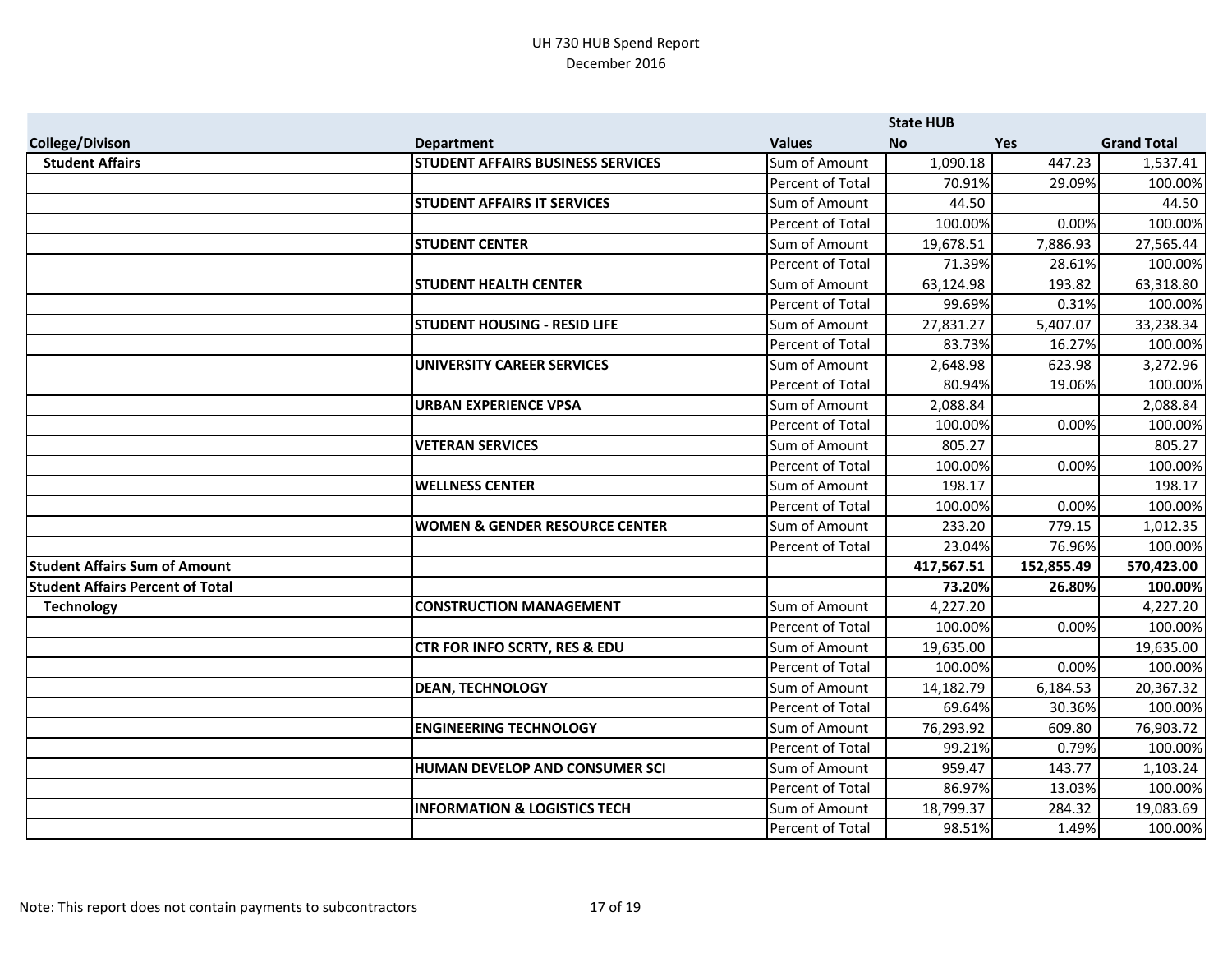|                                                   |                                             |                  | <b>State HUB</b> |            |                    |
|---------------------------------------------------|---------------------------------------------|------------------|------------------|------------|--------------------|
| <b>College/Divison</b>                            | <b>Department</b>                           | <b>Values</b>    | <b>No</b>        | <b>Yes</b> | <b>Grand Total</b> |
| <b>Technology Sum of Amount</b>                   |                                             |                  | 134,097.75       | 7,222.42   | 141,320.17         |
| <b>Technology Percent of Total</b>                |                                             |                  | 94.89%           | 5.11%      | 100.00%            |
| Univ Marketing, Comm & Media Rel                  | MARKETING-UNIV MKT, COMM & MEDIA REL        | Sum of Amount    | 115,148.94       |            | 115,148.94         |
|                                                   |                                             | Percent of Total | 100.00%          | 0.00%      | 100.00%            |
|                                                   | <b>MEDIA RELATIONS</b>                      | Sum of Amount    | 40,000.00        |            | 40,000.00          |
|                                                   |                                             | Percent of Total | 100.00%          | 0.00%      | 100.00%            |
|                                                   | VC/VP UNIV MKTG, COMM & MEDIA REL           | Sum of Amount    | 3,117.46         | 624.51     | 3,741.97           |
|                                                   |                                             | Percent of Total | 83.31%           | 16.69%     | 100.00%            |
| Univ Marketing, Comm & Media Rel Sum of Amount    |                                             |                  | 158,266.40       | 624.51     | 158,890.91         |
| Univ Marketing, Comm & Media Rel Percent of Total |                                             |                  | 99.61%           | 0.39%      | 100.00%            |
| <b>University Advancement</b>                     | <b>ALUMNI RELATIONS</b>                     | Sum of Amount    | 3,089.30         | 1,323.57   | 4,412.87           |
|                                                   |                                             | Percent of Total | 70.01%           | 29.99%     | 100.00%            |
|                                                   | <b>ANNUAL GIVING</b>                        | Sum of Amount    | 57,786.27        |            | 57,786.27          |
|                                                   |                                             | Percent of Total | 100.00%          | 0.00%      | 100.00%            |
|                                                   | <b>BUSINESS OPERATIONS</b>                  | Sum of Amount    | 13,462.75        | 4,808.84   | 18,271.59          |
|                                                   |                                             | Percent of Total | 73.68%           | 26.32%     | 100.00%            |
|                                                   | <b>CAMPAIGN STRATEGIC INITIATIVES</b>       | Sum of Amount    | 122,663.70       | 1,503.53   | 124,167.23         |
|                                                   |                                             | Percent of Total | 98.79%           | 1.21%      | 100.00%            |
|                                                   | <b>CORPORATE &amp; FOUNDATION RELATIONS</b> | Sum of Amount    | 277.75           | 111.82     | 389.57             |
|                                                   |                                             | Percent of Total | 71.30%           | 28.70%     | 100.00%            |
|                                                   | <b>DEVELOPMENT</b>                          | Sum of Amount    | 1,165.42         | 117.58     | 1,283.00           |
|                                                   |                                             | Percent of Total | 90.84%           | 9.16%      | 100.00%            |
|                                                   | <b>GIFT MANAGEMENT</b>                      | Sum of Amount    | 92.98            |            | 92.98              |
|                                                   |                                             | Percent of Total | 100.00%          | 0.00%      | 100.00%            |
|                                                   | <b>GIFT PROCESSING &amp; RECORDS</b>        | Sum of Amount    | 57.70            | 307.53     | 365.23             |
|                                                   |                                             | Percent of Total | 15.80%           | 84.20%     | 100.00%            |
|                                                   | <b>PLANNED GIVING</b>                       | Sum of Amount    |                  | 908.26     | 908.26             |
|                                                   |                                             | Percent of Total | 0.00%            | 100.00%    | 100.00%            |
|                                                   | <b>PRINCIPAL GIFTS</b>                      | Sum of Amount    |                  | 1,779.99   | 1,779.99           |
|                                                   |                                             | Percent of Total | 0.00%            | 100.00%    | 100.00%            |
|                                                   | <b>PROSPECT MANAGEMENT &amp; RESEARCH</b>   | Sum of Amount    | 12,700.00        |            | 12,700.00          |
|                                                   |                                             | Percent of Total | 100.00%          | 0.00%      | 100.00%            |
|                                                   | UNIVERSITY ADVANCEMENT VC/VP                | Sum of Amount    | 160.53           | 480.23     | 640.76             |
|                                                   |                                             | Percent of Total | 25.05%           | 74.95%     | 100.00%            |